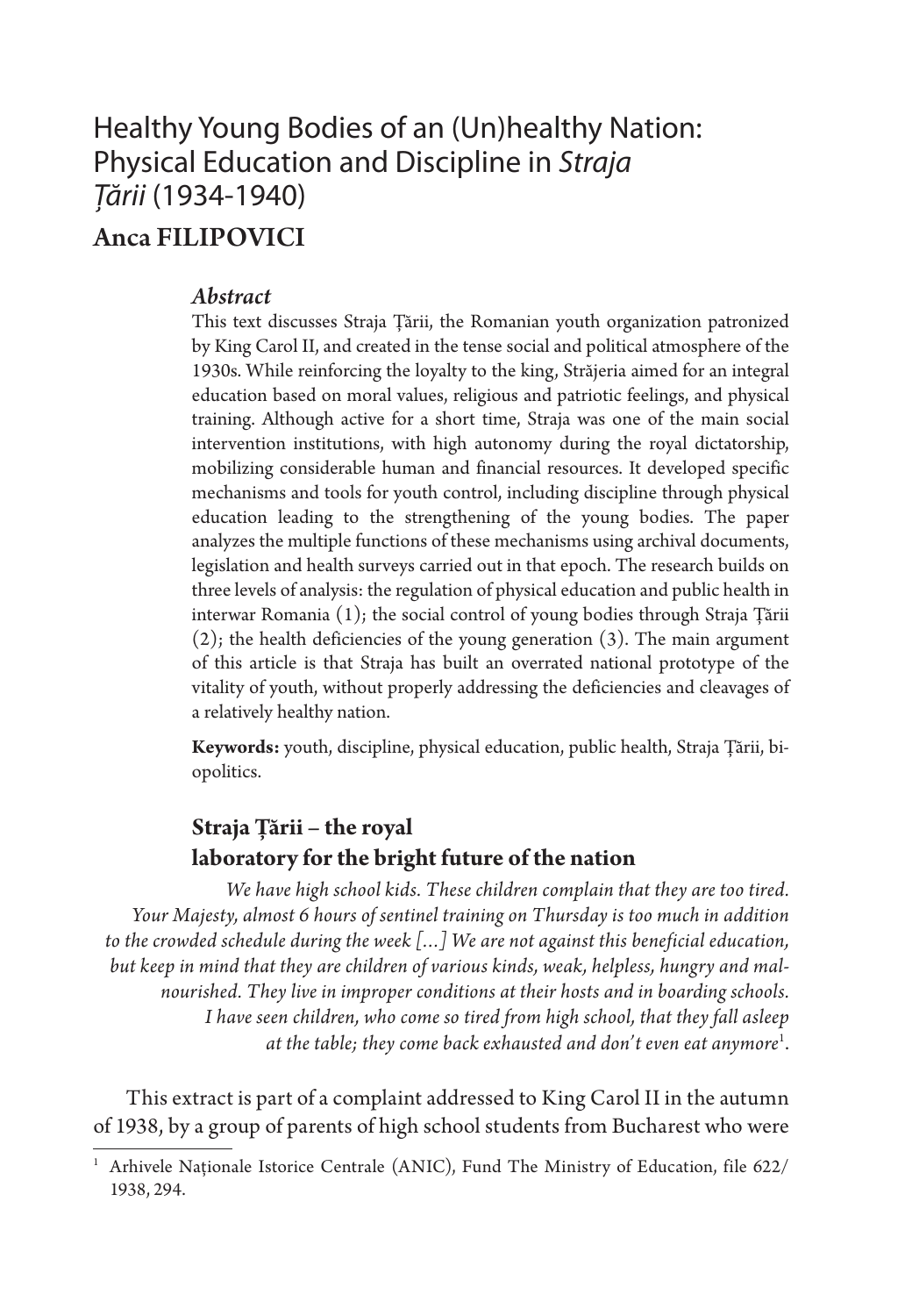also trained as *străjeri* [sentinels] – members of the compulsory youth organization *Straja Țării* [The Sentinel of the Motherland]. The petition reflects two competing political and social realities in 1930s Romania: on the one hand, the regime's vision of the young people enrolled in Straja Țării as the future strong defenders of the homeland, and on the other hand, the precarious health and overwork of a large part of the students engaged in this extracurricular training. What was the context for the development of education outside the school premises through the Străjerie?

Straja Țării followed the model of European youth policies after the First World War, with most states intervening directly in the management of the socalled new generations without ideals. The Romanian state designed social engineering mechanisms for young people of different ages, starting with the educational-cultural training from an early age and subsequently involving young adults in social work projects for raising the cultural level of Romanian villages. In 1933-1938, legislative measures were introduced targeting young people through the Law for the Royal Cultural Foundations  $(1933)^2$ , followed by the creation of the *Oficiu de Educație a Tineretului Român* [Romanian Youth Education Office]  $(\mathrm{OETR})$   $(1934)^3$  under the circumstances triggered by violent incidents involving high school students. Political radicalization and the excesses of indiscipline were consequences of the social tensions of the post-war realities, which were exacerbated by the economic crisis and the rise of local fascism, represented by the Legionary Movement. In 1934, regulations were also implemented for young people aged 18-20, by establishing compulsory pre-military training, which should have developed morality, patriotism, law and order, and civic discipline4 . After 1938, with the establishment of the king's dictatorship (February 10, 1938 – September 6, 1940), the other youth organizations were incorporated into Straja Țării or officially disbanded.

All these forms of mobilization worked together as tools of foreign policy, but they also represented an internal intervention with a dual purpose. Packed with a high degree of formality and military symbolism, these institutions aimed at social improvement, but also at diminishing the influence of the competing Legionary Movement on the youth, with its Brotherhoods of the Cross and work camps. Also, the organization aimed to strengthen national unity while manifesting an ambiguous and sometimes deceitful attitude towards the minority youth.

<sup>2</sup> Lege pentru Fundațiunile Culturale Regale, *Monitorul Oficial*, Part I, no. 88, 14 April 1933.

<sup>3</sup> Lege pentru înființarea Oficiului de Educație a Tineretului Român (OETR), *Monitorul Oficial*, Part I, no. 106, 9 May 1934.

<sup>4</sup> Lege pentru pregătirea premilitară, *Monitorul Oficial*, Part I, no. 107, 11 May 1934.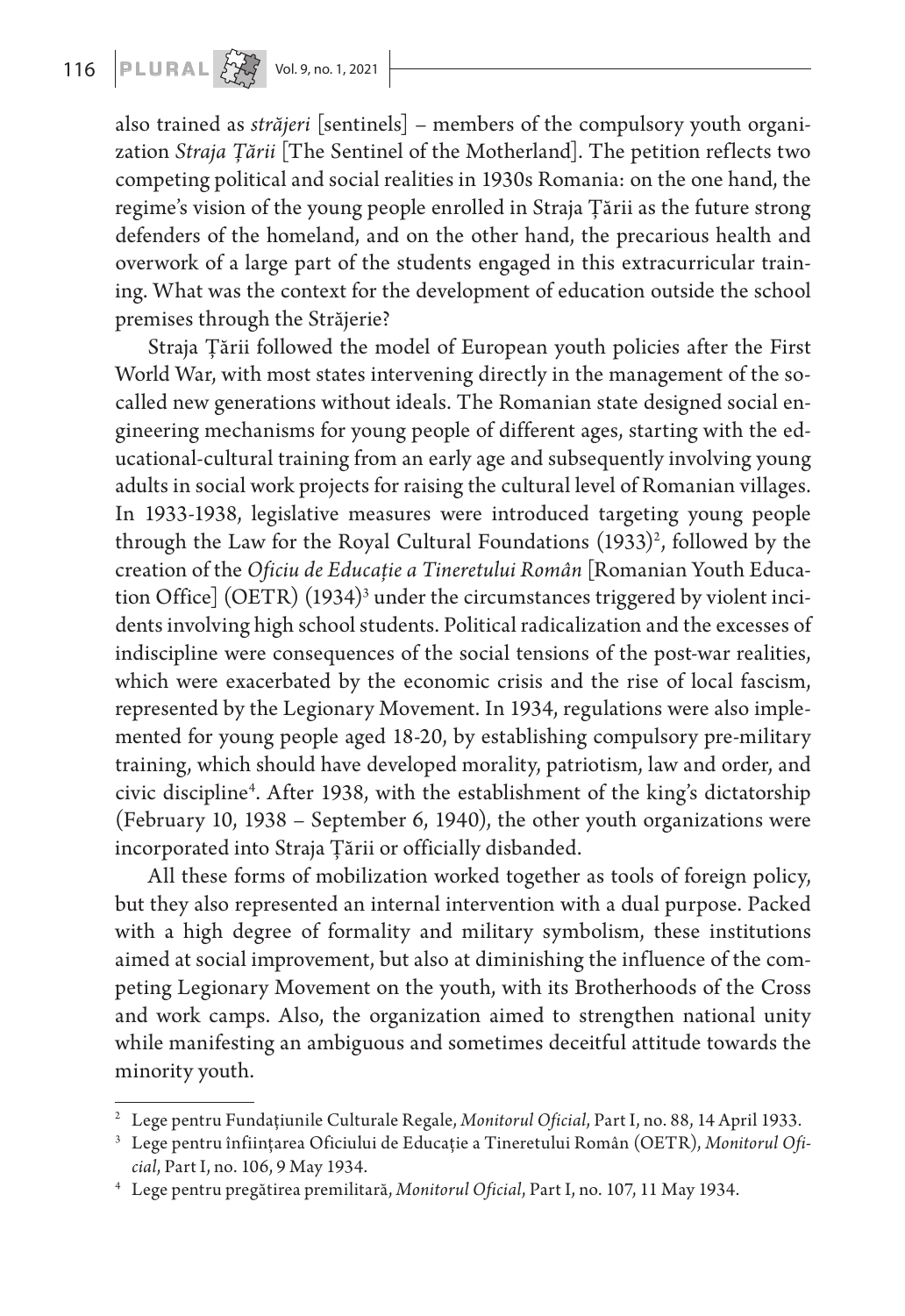Thus, in the second half of the 1930s, the school-age youth in Romania was integrated into a mass organization outside the traditional pattern of education within the school. The youth organization created in 1934 under OETR became an autonomous institution enshrined in legislation by a decree-law in 19375 and by a special law a year later<sup>6</sup>. Enrollment was mandatory and included all youngsters (boys aged 7-18 and girls aged 7-21). It pursued "the national and physical education of young people of both sexes" and "the coordination and control of similar activities of state and private institutions" (1934 OETR Law, art. 1). In the beginning, it used the infrastructure of the scouting movement for the training courses of the future commanders of the sentinels – mainly comprising teachers and other professional categories<sup>7</sup>. As the commanders graduated from the courses, the schools gradually introduced the sentinel program into the curriculum, allocating one day a week for practical courses and outdoor training. Starting from 1938, the organization also introduced a similar program for the working youth affiliated to Asociația Creștină a Tinerilor [the Christian Youth Association] and Asociația Creștină a Femeilor [the Christian Women Association]. Young people from Transylvania and Bukovina also participated in the Străjerie through the regional organizations Șoimii Carpaților [the Carpathian Hawks] and Arcașii Bucovinei [the Archers of Bukovina]. The highly propagandistic dimension was displayed especially by the participation of the sentinels in uniforms at the royal festivities of June 8 (The Youth and Restoration Day) $^8$ . These programs aimed at rearing and perfecting future disciplined citizens, attached to national, moral and religious values, with an adequate physical condition fit to defend the country and to conceive vigorous future generations.

During its relatively short existence, Straja Țării functioned as a fundamental tool for consolidating royal power and for the ideological reconfiguration of the nation's youth. Logistically and organizationally, it shared the principles of fascist-type youth organizations (especially the Opera Nazionale Balilla in Italy<sup>9</sup>) but shaped its formal aspects according to local politi-

<sup>9</sup> See, for instance, Eden K. McLean, *Mussolini's Children*. Race and Elementary Education in Fascist Italy (Lincoln & London: University of Nebraska Press, 2018).

<sup>5</sup> Decret regal. Înființarea Straja Țării, *Monitorul Oficial*, Part I, no. 233, 8 October 1937.

<sup>6</sup> Lege pentru organizarea și funcționarea Străjii Țării, *Monitorul Oficial*, Part I, no. 292, 15 December 1938.

 $^7$  Regulament pentru organizarea și funcționarea Oficiului de Educație a Tineretului Român, *Monitorul Oficial*, Part I, no. 272, 24 November 1934. Scouting merged with Straja Țării in 1937, for reasons of financial economy, Cf. ANIC, Fund The Ministry of Instruction, file 571/1937, 235.

 $^{\rm 8}$  These festivities celebrated Carol's return to the country in June 1930, after a 5 years exile, and his ascending to the throne as king of Romania. Since 1936, June 8 was also designated as Youth Day.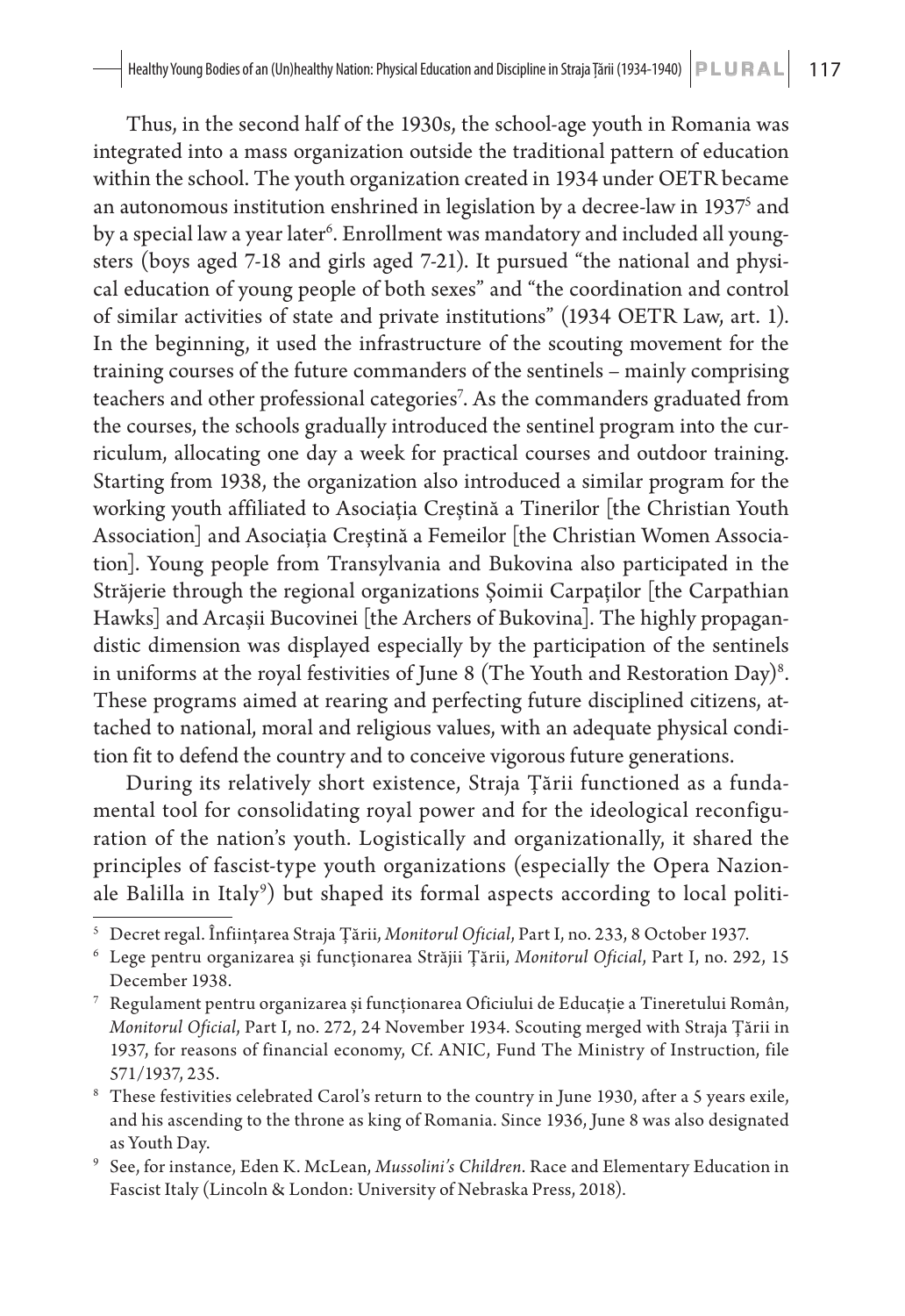cal interests. By setting in motion the king's vision of control over youth, the organization expanded and gradually gained power and autonomy. A statistical survey indicates for the year 1939 over 27,000 commanders of all ranks, who guided over 3 million sentinels<sup>10</sup>. A year later, the statistics registered 4,373,039 sentinels and 44,875 commanders<sup>11</sup>. Straja had tried to coagulate this generation through various mechanisms that soon showed their shortcomings. However, this institution provided the future regimes with a paradigmatic model for organizing the Romanian youth.

Physical education as a generator of discipline and health of the young people was a fundamental pillar underpinning the doctrine of the sentinels. As recent research shows, the privileged status of sports and physical activity produced results that were considered valuable in themselves. However, they differed depending on the agency that designed these tools: state authorities can manage physical education to achieve educational improvements, health, regeneration, social control, discipline, patriotism etc.; for the individuals, physical activity produces values at a personal level (status, wealth, health etc.) $12$ .

Research on physical culture opens a new perspective on the study of nation-states in the 20<sup>th</sup> century. Romanian historiography also features several works that explore physical education, and especially sports, both as social phenomena and as national ideological and propaganda tools<sup>13</sup>. Recent research on social history and ethnography places physical culture within the debates on public health during the past centuries, viewing it as a landmark of state mod-

<sup>&</sup>lt;sup>10</sup> Straja Țării. Romanian Youth Educational Movement (Bucharest: s.n., 1939), 25.

<sup>&</sup>lt;sup>11</sup> C. Enescu-Bughea, "Cinci ani de activitate 1935-1940", in *Straja Țării*. Cinci ani de activitate. 1935-1940 (Bucharest: Vremea, 1940), 216.

<sup>&</sup>lt;sup>12</sup> Cathy Devine, Hamish Telfer, "Why Are Sport and Physical Education Valuable? Values, Sport, and Physical Education", in *Values in Youth Sport and Physical Education*, eds. Jean Whitehead, Hamish Telfer, John Lambert (London, New York: Routledge, 2013), 16. Modern sport is categorized according to similar criteria by the scholarly literature: sports for the sake of movement – an elitist form of competition and performance, with individual values at its core; sports of discipline and integration, as a social value; and sports as a context of socialization and relationships, with specific value for human groups. Henning Eichberg, *Bodily Democracy: Towards a Philosophy of Sport for All* (London, New York: Routledge, 2013).

<sup>13</sup> Bogdan Popa, *Educație fizică, sport și societate în România interbelică* (Cluj-Napoca: Eikon, 2013); Florin Faje, "Playing For and Against the Nation: Football in Interwar Romania", *Nationalities Papers*, vol. 43, no. 1 (2015): 160-177, https://doi.org/10.1080/00905992.201 4.937684; Constantin Pompiliu-Nicolae, Valentin Maier, "Sport and Physical Education in Communist Factories: From the Soviet Union to Romania", *Romanian Journal of History and International Studies*, no. 2(2) (2015): 217-232; Marius Rotar, Vasile Emil Ursu, "Romanian Religious Environments and the Development of Sports in Romania in the 1930s", *Sport in History* (published online 16 December 2020), DOI: 10.1080/17460263.2020.1858149.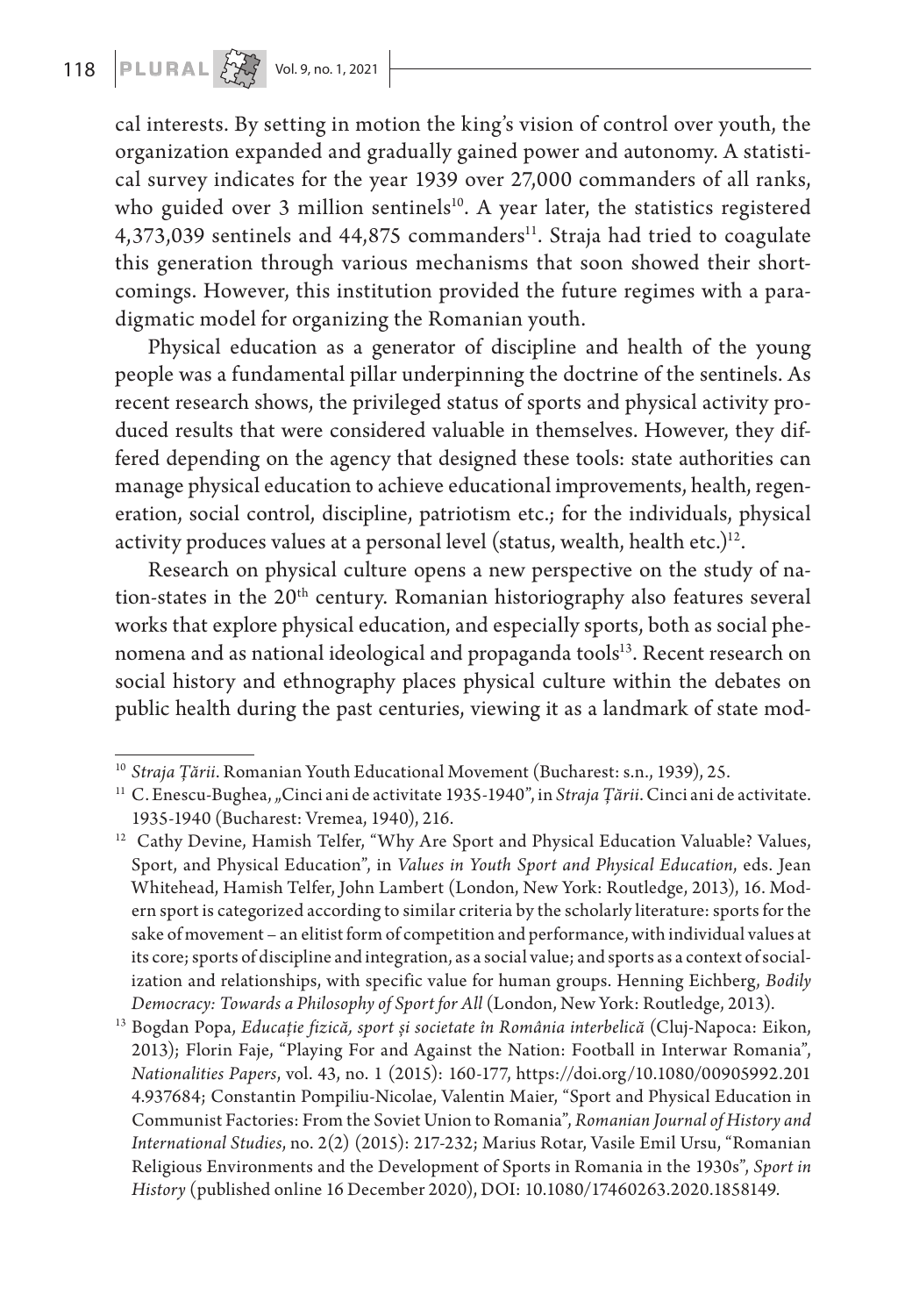$ernization<sup>14</sup>$ . This article bases its approach on these conceptual models, focusing on the interwar youth and arguing that physical activity was instrumentalized by the regime of King Carol II as a factor of national regeneration, though achieving poor results in improving the health of the young people.

The paper discusses Straja Țării as a body control mechanism from two perspectives: physical education and the health of the young bodies. The significance of these elements is analyzed at the following levels: 1) legal norms and regulations, 2) the doctrine and principles of sentinel training, 3) and the grassroots view captured by public health surveys and case studies on the vitality of the young generation. The article is a segment of a broader research project on Straja Țării and is based on a rich array of primary sources. These sources include the regulation of physical education and public health, providing an overview of the evolution of the norms, but also underscoring the limited capacity of the state to solve key health and social problems. Other laws, regulations and archival documents highlight the solutions proposed by Straja Țării for social improvement and regeneration. Most documents were issued by the Ministry of Education and contain the provisions and decisions of the OETR and Straja Țării, institutional correspondence, investigation reports and petitions that allow a closer look at the organization's operation and reception from below. Finally, among the relevant sources from that era one could mention some surveys on school health and hygiene produced in the 1920s and 1930s, as well as the results of the 1938 "sanitary offensive" – a complex national survey published in four volumes regarding the assessment of and the state interventions concerning public health in Romania.

#### **Discipline in motion/Building the body of tomorrow**

Some research has identified the use of physical education in the educational discourse of 17<sup>th</sup>-century scholarly literature for children<sup>15</sup>, while in modern times, gymnastics revealed a valuable potential for the processes of national

<sup>14</sup> Constantin Bărbulescu, *România medicilor. Medici, țărani și igienă rurală în România de la 1860 la 1910* (Bucharest: Humanitas, 2015); Lidia Trăușan-Matu, *De la leac la rețetă. Medicalizarea societății românești în veacul al XIX-lea* (1831-1869) (Bucharest: Editura Universității din București, 2011); Octavian Buda, *Identitate națională și medicină socială: antropologie culturală, psihiatrie și eugenism în România: 1800-1945* (Bucharest: Muzeul Național al Literaturii Române, 2013).

<sup>&</sup>lt;sup>15</sup> Rebekka Horlacher, "The Emergence of Physical Education as a Subject for Compulsory Schooling in the First Half of the Nineteenth Century: The Case of Phokion Heinrich Clias and Adolf Spiess", *Nordic Journal of Educational History*, vol. 4, no. 2 (2017): 13-30, https:// doi.org/10.36368/njedh.v4i2.93.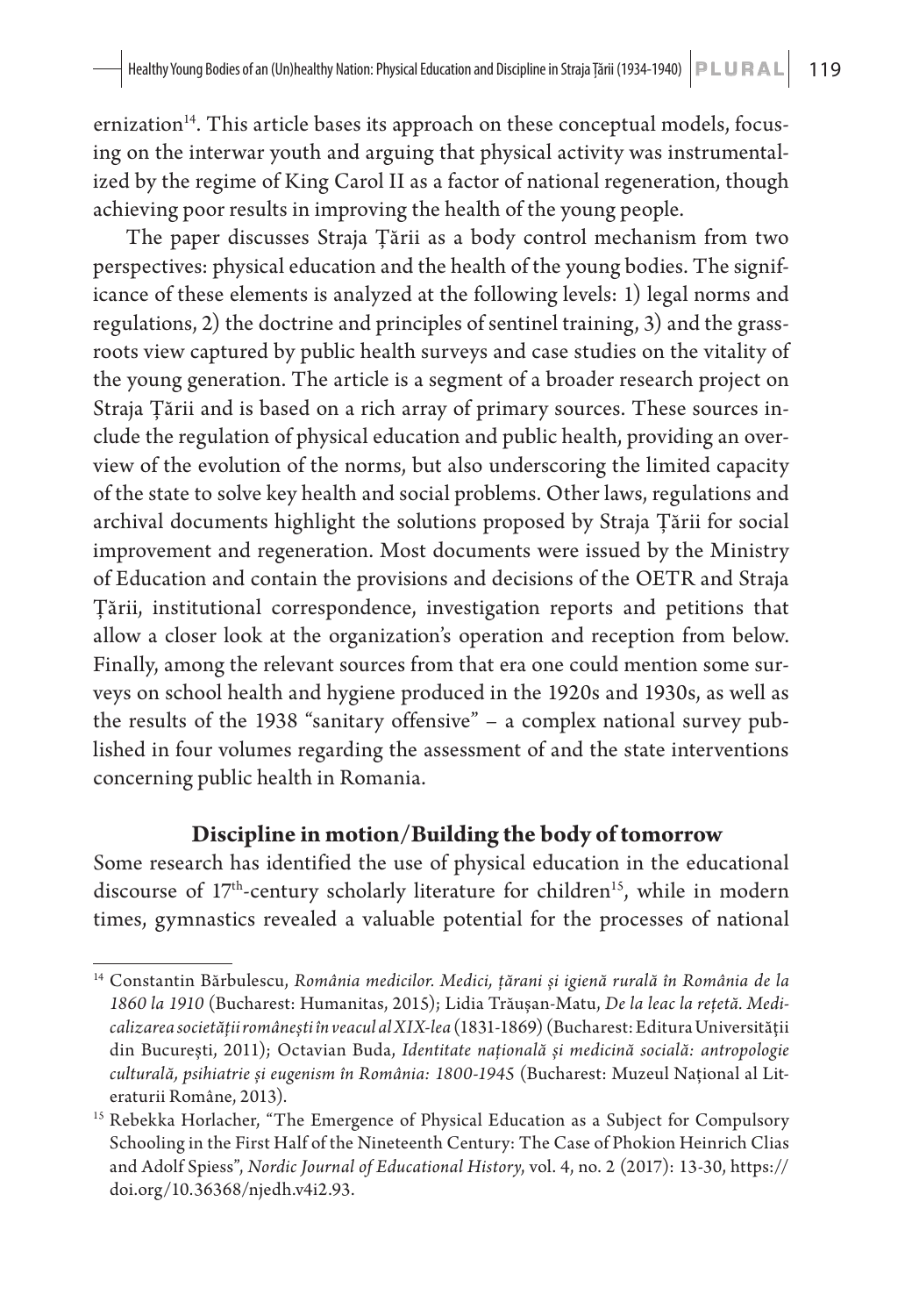unification or independence<sup>16</sup>. In the  $20<sup>th</sup>$  century, sports and physical education guided youth policies in most nation-states, regardless of the political regime. In the matrix of power relations between state authority and individuals, bodies became the locus of social control. Youngsters, in particular, have been drawn into historical processes through various practices and discourses that have classified and modified their bodies<sup>17</sup>. Following the ground-breaking formulations of Michel Foucault<sup>18</sup>, sports and physical activity were among the disciplinary practices through which the free, explosive energy of the juvenile body was transformed into constrained, obedient energy, directed by authorities towards meaningful and useful purposes.

In the 1930s, the social control of youth through discipline supported by physical education became state policy. An analysis of the management of youth policies worldwide showed that, in industrialized countries, youth was associated with the danger of delinquency, demoralization, and unemployment. Under these conditions, some countries tried to involve young people in activities that would keep them busy, concluding that "modern youth's difficulties have their roots in idleness"<sup>19</sup>. The theory of moral education developed by the French sociologist Émile Durkheim in the late 19<sup>th</sup> century was thus still relevant during the 1930s: "when the individual activity does not know where to take hold, it turns against itself. When moral forces of society remain unemployed, they deviate from their moral sense and are used up in a morbid and harmful manner"<sup>20</sup>. Most states sought to control youth organizations through programs meant to regenerate society, with a special emphasis on physical education<sup>21</sup>. Since 1934, Romania also followed this path, by creating the OETR

<sup>&</sup>lt;sup>16</sup> Examples include the German Turner movement inspired by Friedrich Ludwig Jahn, in Ken Hardman, Roland Naul, "Introduction", in *Sport and Physical Education in Germany* (London, New York: Routledge, 2002). On the ideological instrumentalization of physical education see also Conor Heffernan, "Marching Forwards or Backwards? Physical Education and the Army in Early Twentieth-Century Ireland", *Sport in Society*, vol. 23, no. 8 (2020): 1280- 1298, https://doi.org/10.1080/17430437.2020.1769945.

<sup>17</sup> R.W. Connell, *The Men and the Boys* (Sydney: Allen & Unwin, 2000), 57-58. 18 Michel Foucault, *A supraveghea și a pedepsi. Nașterea închisorii* (Bucharest: Humanitas, 1997).

<sup>19</sup> *Youth. A World Problem. A Study in World Perspective of Youth Conditions, Movements and Programs*, by W. Thacher Winslow. With a foreword by Aubrey Williams. National Youth Administration (Washington: United States Government Printing Office, 1937), 117.

<sup>20</sup> Émile Durkheim, *Moral Education. A Study in the Theory and Application of the Sociology of Education* (London: The Free Press, 1973), 13.

<sup>&</sup>lt;sup>21</sup> In Bulgaria – the Bulgarian Youth Union (a national 'patriotic organization aiming to regenerate the country's moral and social life'); in Germany – Hitlerjugend (the only officially allowed youth organization); in Italy – Opera Nazionale Balilla (centered on moral and phy-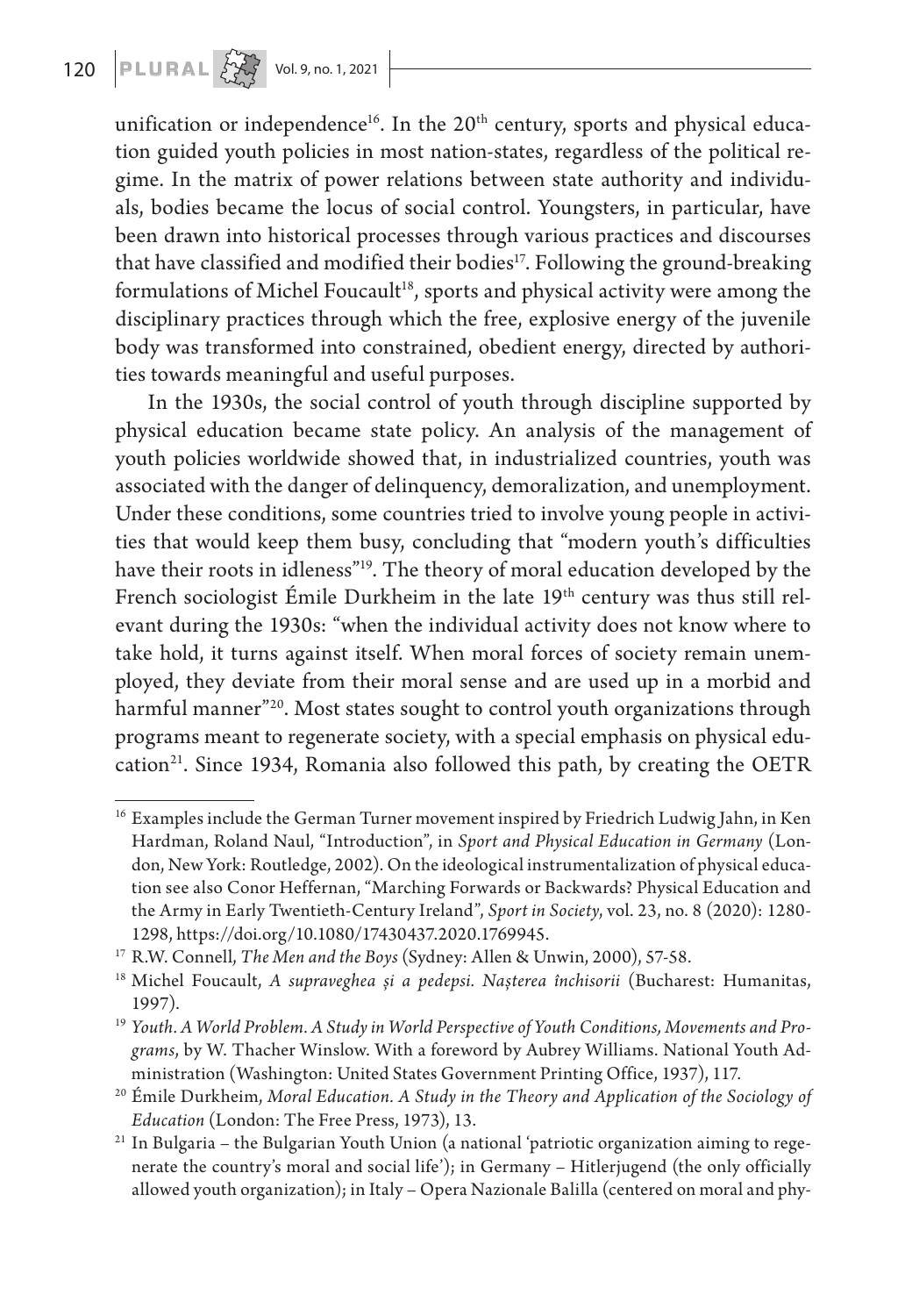and Straja Țării. However, the first steps in the institutionalization of physical education had been taken a decade earlier.

The compulsory physical education for young people was introduced and regulated by the Law for the establishment of the House of People's Culture (November 3, 1921), updated by the Law for Physical Education of June 17, 1923. The organization of physical education in schools and other institutions and associations was coordinated by Oficiul Național de Educație Fizică [the National Office of Physical Education] (ONEF), subordinated to the Ministry of Public Instruction, in collaboration with the Ministry of War and the Ministry of Health, Labor, and Social Welfare (art.  $2^{22}$ . The institutional triad under which this body was created and the composition of the steering committee suggested the authorities' approach toward the functions and significance of physical education for the future of the nation. Prince Carol, at that time, the successor to the throne of Romania, was the honorary chairman of this committee (1923 Law, art. 7). The National Institute of Physical Education (1923 Law, art. 16) was founded to train the staff in charge of implementing the policy of health through physical activity. The support of the Royal House for youth and physical education was also manifested through its involvement in the creation of the Scouts and the Christian youth organizations. Sports and outdoor activities were practiced by the young offspring of the royal family, but also by Queen Marie, famous for her passion for riding. The initial forms of organization of school sports associations are attributed to the initiative of young Prince Carol, around 1908. These were followed by the creation, in 1912, of a federation of sports associations and clubs (Federația Societăților de Sport din România [The Federation of Sports Societies in Romania])<sup>23</sup>. Two decades later, Straja Țării appeared as a follow up of these projects, although evolving under the influence of the king's political agenda.

Physical education was a fundamental component of the doctrine of integral education, which emphasized the failure of purely intellectual training and proposed the educational formation of young people through morality, religion, and physical activity. This theory was also promoted by the schooling legisla-

sical education); in Portugal – the Acção Escolar Vanguarda (focused on nationalism, and the moral and physical development of youth); in the Soviet Union – the Young Pioneers etc.

<sup>&</sup>lt;sup>22</sup> In 1929, ONEF was reorganized, being subordinated only to the Ministry of Health and Social Welfare, according to Legea educației fizice, *Monitorul Oficial*, Part I, no. 196, 4 September 1929. The law also stipulated the creation of Uniunea Federațiilor Sportive din România (UFSR) [the Union of Sports Federations in Romania].

<sup>23</sup> Constantin F. Nicolescu, *Pagini uitate din istoria educației fizice* (Bucharest: Editura Enciclopedică, 2014), 29-30.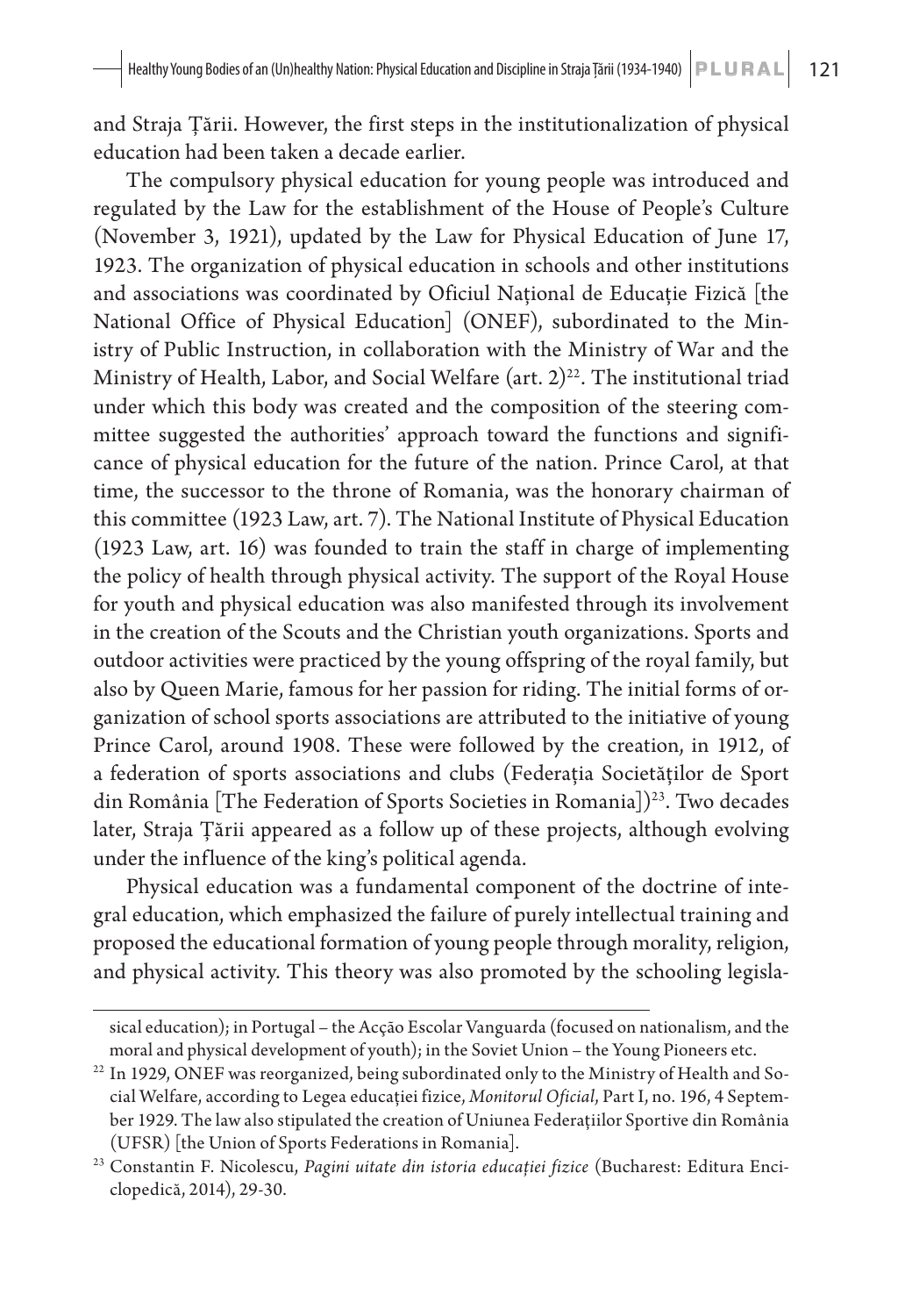tion in force at the time, though schools didn't manage to generate an effective pedagogical model along these lines. Străjeria took over this desideratum, controlling the free time of young people and redirecting them ideally away from radical youth movements. The ideologues of Straja Țării emphasized that "the impulse of the youth to act is so strong that, if it is not allowed to work for good, it works for evil"; at the same time, in their view, the passivity of less temperamental youths became useless, as long as they were not guided toward constructive, social action<sup>24</sup>.

Therefore, the instrumentalization of the body through physical education and sports had multiple functions, aiming not only at a healthy personal development but also at reclaiming the energy of youth, otherwise wasted in harmful directions. Disciplining the body was the path to national regeneration. The basic legislation on sentinel training included some sketchy references to this aspect. The concern for the young body substantiated and legitimized the establishment of the OETR<sup>25</sup>. The Decree-Law of 1937, according to which Straja Țării became an autonomous institution, declared the new type of education to be mandatory, including its physical component (1937 Decree, art. 1). At the organizational level, sports were represented in the leadership of the OETR by the President of the Union of Sports Federations in Romania (OETR Law, art.  $2)^{26}$ . In collaboration with the Union, the OETR aimed to encourage practicing sports, though not the competitive element (OETR Regulation, art. 42), which would have countered the non-individualistic spirit it tried to inoculate into young people. Though the legislation lacked further details in this regard, propaganda pamphlets and doctrinal works developed this fundamental dimension of Straja Țării's activity. Based on these sources, the following pages will discuss some of the values attached to the social control of the young people by using physical education, including inculcating morality and obedience (a), reconnecting to nature / outdoor areas (b), and the revival of the nation (c).

(a) The ultimate goal of physical education was restoring the morality of the young. The post-war period had left a powerful impact on society, especially on the young generation, blamed for succumbing to immorality. Teachers and pedagogues thought that the youth had lost any guiding principles, that it suffered from destructive individualism, excessive materialism, and

<sup>24</sup> Ștefan Șoimescu, *Doctrină, metodă sau curent de viață?* (Bucharest: s.n., 1940), 14.

<sup>&</sup>lt;sup>25</sup> "[...] for the moral, national, and physical education of young people of both sexes up to the age of 18" (OETR Law, art. 1).

<sup>&</sup>lt;sup>26</sup> Subsequently, *Straja* took over the leadership of UFSR, of the sports federations and associations, appointing their presidents and half of the members of the management committees. (1937 Decree, art. 4).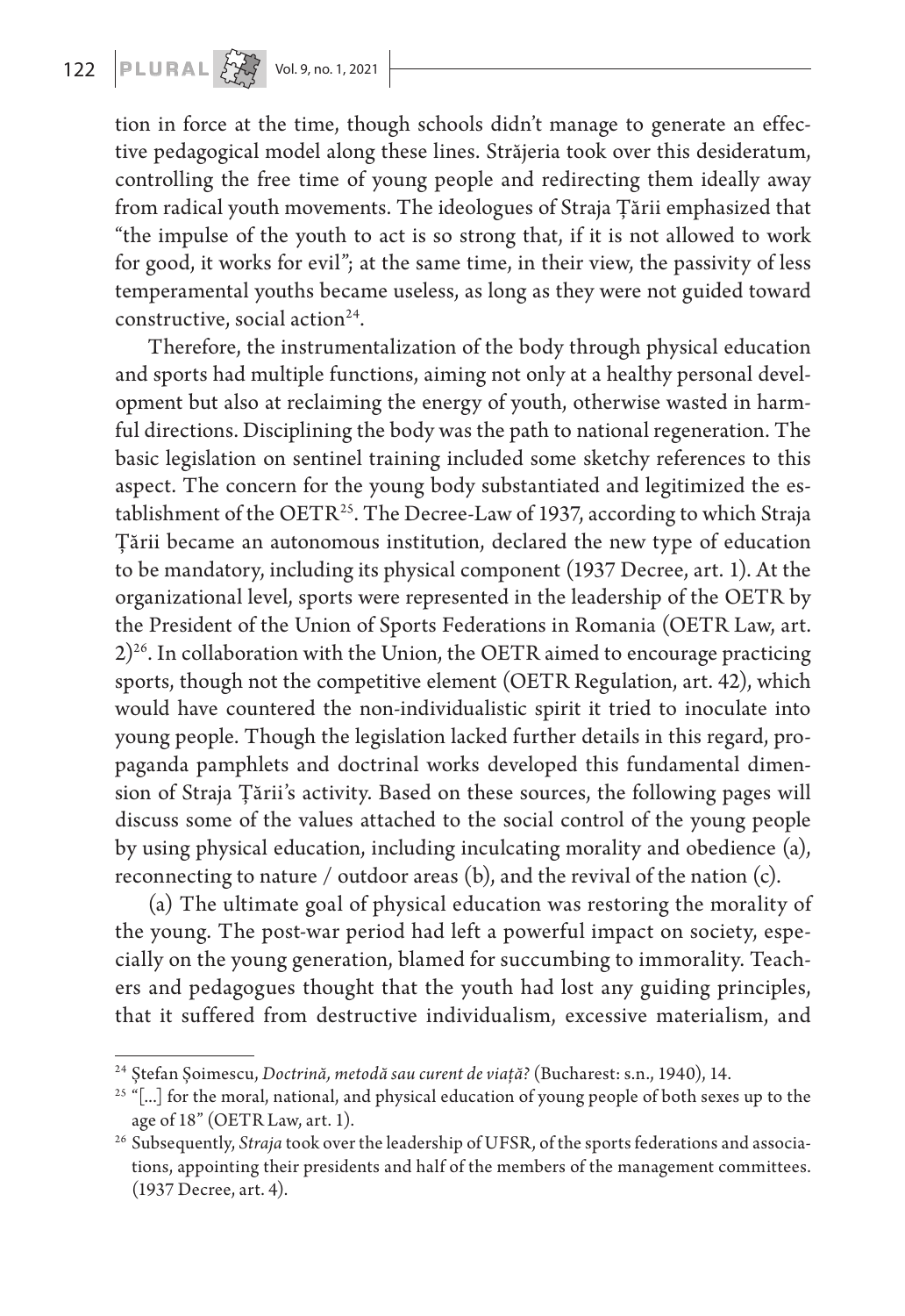that it displayed a propensity for radicalization and violence. The economic crisis of the early 1930s exacerbated this perceived decline, and the youth's prospects seemed disoriented. The increasingly frequent acts of delinquency among the younger generation were associated with the excessive politicization of young people and their growing attachment to extremist movements. The Christian youth became more and more attracted to the radical anti-systemic organization, the Legionary Movement, with high schools functioning as recruitment sites $27$ . In the winter of 1933-1934, certain actions involving young people of different ages sparked a public outcry. Prime Minister I.G. Duca was killed in December 1933 by a group of young legionnaires on the platform of the Sinaia train station. Two months later, three high school students in Bucharest killed a member of the Chamber of Deputies during a burglary<sup>28</sup>. The latter case spurred and accelerated the official implementation of the first measures involving severe controls in schools and organizations, as well as the creation of the OETR.

Sports promoters linked these violent incidents to the lack of a controlled channeling of youth energies. According to officer Constantin F. Nicolescu, a teacher in the field of military education, the discipline of sports would have accustomed the young to obedience and to the need to follow rules. In his opinion, sports should have held a prominent place in the activity of the school youth, because, "if these young people had taken up sports, they would not have had time to think about murder<sup>"29</sup>. At the same time, Nicolescu put the blame for this situation on the deficiencies of the sports infrastructure in the early 1930s: the lack of a recreational sports park, the discouragement of young people to participate in sports competitions, the excesses of sports shows<sup>30</sup>.

A similar position was held by Ștefan Șoimescu, a professor and publicist, as well as a member of the Superior Committee and the Standing Committee of Straja Țării. He was perceived as the main ideologue of the sentinels, but also as a creator of the king's personality cult. During the royal dictatorship, his writings framed Carol's actions regarding youth in terms of a social and pedagogical doctrine aiming at the revival of the new generation $31$ . Șoimescu legitimized

<sup>27</sup> Roland Clark, *Holy Legionary Youth*. Fascist Activism in Interwar Romania (Ithaca, NY & London: Cornell University Press, 2015); Anca Filipovici, "The Youth of the Unified Nation: Social Control and Discipline in Romanian Interwar High Schools", *New Europe College, Ştefan Odobleja Program Yearbook 2018–2019* (in print): 137-164.

<sup>28</sup> "Prinderea asasinilor lui Eusebiu Popovici", *Dimineața*, no. 9807 (18 April 1934): 1.

<sup>29</sup> Nicolescu, *Pagini uitate*, 203.

<sup>30</sup> Nicolescu, *Pagini uitate*, 204.

<sup>31</sup> Ștefan Șoimescu, *Pe drumul reînoirii* (Bucharest: Bucovina I.E. Torouțiu, 1939), 6.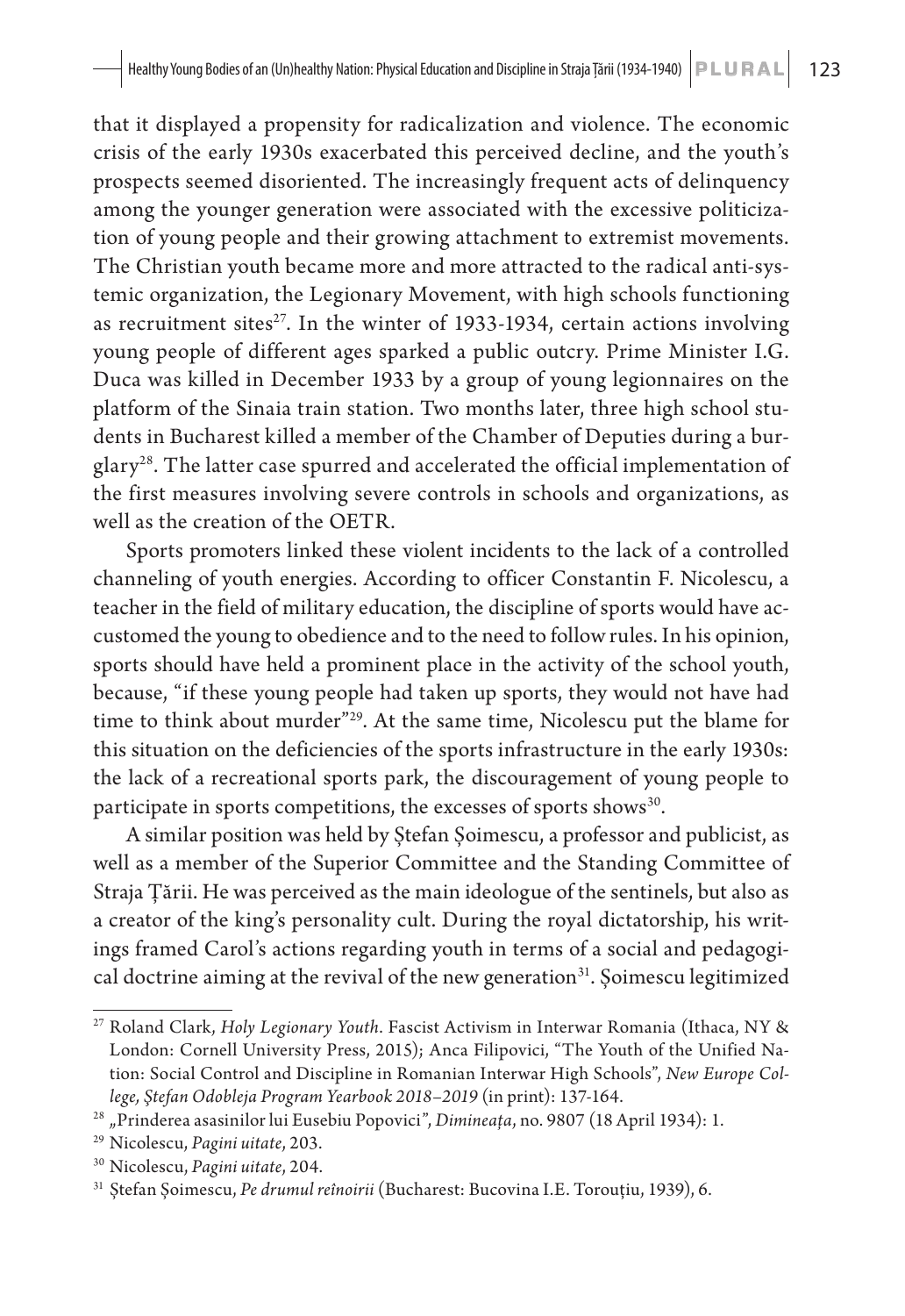and defended the king's political decisions through his theories and arguments, showing that, within the purported conflict between generations, Carol took the side of the youth, continuing the work he had started in the scouting movement<sup>32</sup>. Straja Țării was to change the individualistic temperament of the youngsters and to inspire them with joy and exuberance, which would amount to remarkable results on the moral and national-ethnic terrain: "if we want a Romanian character, we must also aspire to a Romanian temperament"33. Physical education through gymnastics certainly responded to the need for bodily health. However, the Straja leaders believed that, unlike the limited approach of the school, gymnastics harmonized the body with morality and the spiritual dimension: "the educational ideal of the sentinel is the harmonious and fully developed man, citizen and soldier, member of a family and a free nation, faithful to the King". The tools necessary for achieving this ideal included exercise, hygiene, work, freedom, order, discipline, and healthy outdoor activities<sup>34</sup>.

(b) Discussing the limits and deficiencies of the school, Șoimescu concluded: "[...] the school no longer responded to the call of life. Literally and figuratively, the children lacked air, sun, movement, joy"35. It should be remembered, however, that in the last decades of the 19<sup>th</sup> century, school architecture had undergone a reforming shift. School construction policies began to consider the imperatives of modernization, with buildings designed in compliance with contemporary aesthetic and hygiene standards<sup>36</sup>. The introduction of gymnastics in the curriculum also involved the creation of large and well-ventilated gym halls. But, as in-depth research of the topic shows, the application of this new policy only had an impact on secondary schools, and in some cases, on urban primary schools. These projects also conceived the schoolyard as a remote recreational space<sup>37</sup>. However, the students still spent most of their time sitting at rigid school desks. In the second half of the 19<sup>th</sup> century, educators were already promoting the "Fröbelian games," to be practiced every 20-30 minutes to remedy the effects of the time students spent sitting, while "their bodies are tortured"38. The new buildings failed to meet the needs of the entire school

<sup>32</sup> Șoimescu, *Pe drumul reînoirii*, 9.

<sup>33</sup> Șoimescu, *Pe drumul reînoirii*, 14.

<sup>34</sup> Șoimescu, *Pe drumul reînoirii*, 62-63

<sup>35</sup> Șoimescu, *Doctrină...?*, 6.

<sup>&</sup>lt;sup>36</sup> Ramona Caramelea, "Spațiu fizic și spațiu social: arhitectura școlară în România în a doua jumătate a secolului al XIX-lea", *Archiva Moldaviae. Studii de istorie socială. Noi perspective*, eds. Constantin Iordachi, Alin Ciupală, Supliment I (2014): 100.

 $37$  Caramelea, "Spațiu fizic și spațiu social," 103.

<sup>38</sup> I.P. Florantin, *Recreațiuni fröbeliane pentru tinerime în școală și familie* (Iași: Editura Librăriei Școlelor Frații Șaraga, 1887), 1.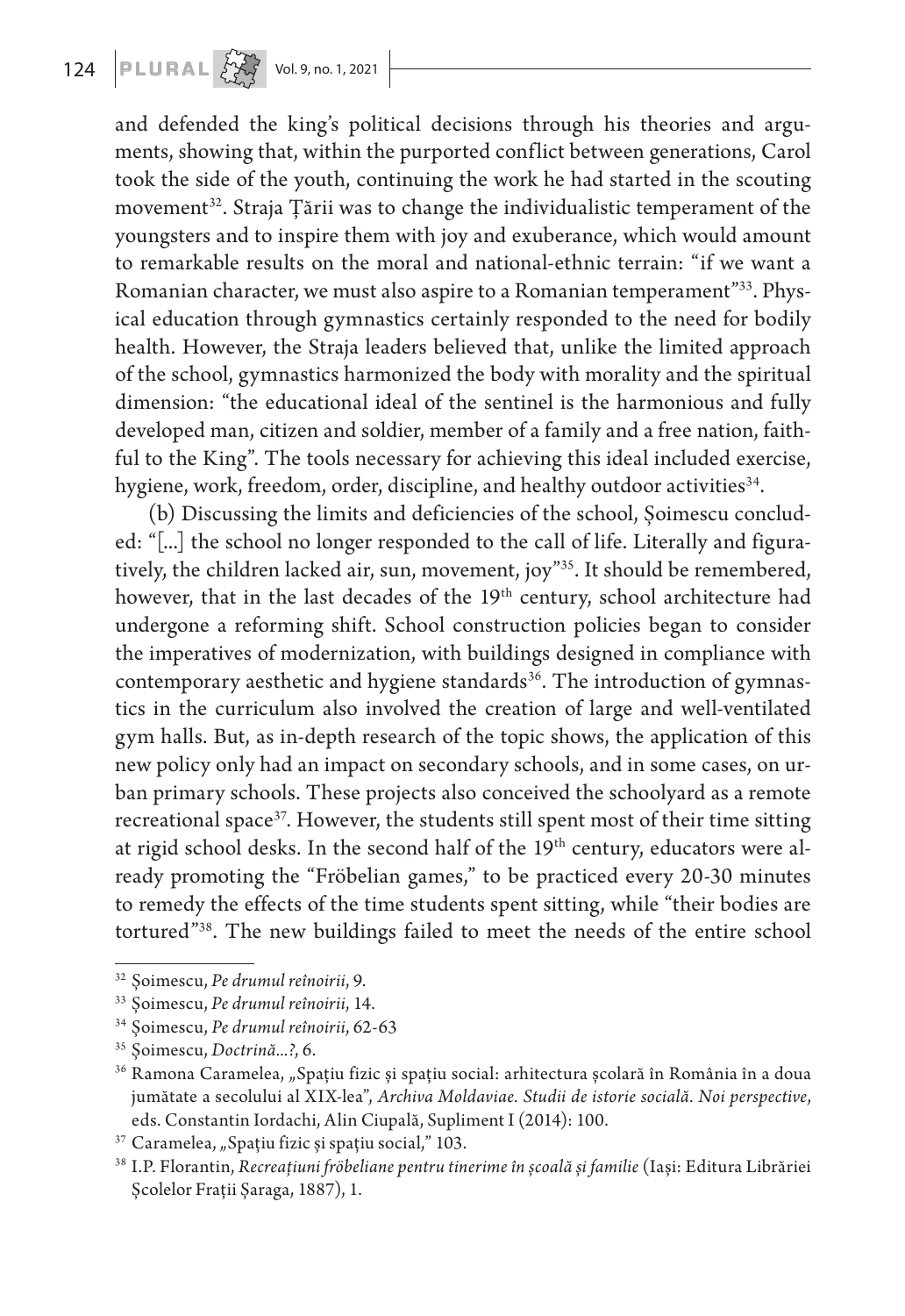population. After the war, the building offensive was resumed by Minister C. Angelescu, but the projects only sporadically met the requirements of the educational ideal. In rural areas, improvised school spaces remained in use. These buildings were often crowded, dimly lit, and unventilated.

From a gender perspective, this reconnection to nature was a display of masculinity<sup>39</sup> for boys. Scouting and Straja Țării were conceived as gendered institutions. The training for girls aimed mainly at preparing young women for becoming mothers and housewives, according to the traditional distribution of roles. The masculinization of the boys through scouting as a means to counter their feminization by the school environment was a theory applied to the Anglo-Saxon environment at the crossroads of the  $19<sup>th</sup>$  and  $20<sup>th</sup>$  century when the expansion of public secondary education took place. In patriarchal societies, in which female emancipation progressed slowly, the feminization of the educational environment was linked to the increase in the number of girls in gymnasiums and high schools. Furthermore, female teachers emerged as a result of the access of girls to teachers' schools and universities. Even the imposition of school obedience through the passivity required while sitting at school desks was assimilated to the cultural construct of femininity<sup>40</sup>. As research shows, the reconnection of the boys with "manhood", through sports activities and the difficult challenges of adapting to the natural environment, accompanied by paramilitary training, were viewed by the creators of scouting as having strengthened the traditional hierarchies and gender roles<sup>41</sup>. Thus, training and discipline programs with specific designs for boys and girls were meant to produce "gendered bodies".

Releasing the body from the constraints of the school furniture was not only a desideratum for healthy development but also a form of social integration. The school was perceived as an artificial community, based on the relationship between each student and the teacher, while Straja Țării intended to become an organic community, where each youngster had a social responsibility to the whole community $42$ .

<sup>&</sup>lt;sup>39</sup> Masculinity as a relational concept – which implies individual difference and personal agency – is defined by the essentialist perspectives in terms of action and power, in opposition to passivity and femininity. See, e.g., R.W. Connell, *Masculinities*, 2nd edition (Berkeley: University of California Press, 2005), 68. According to a more complex approach, masculinity represents a social construct, a dynamic process of configuring practice within gender relations. See, e.g., Connell, *The Men and the Boys*, 29.

<sup>40</sup> Jeffrey P. Hantover, "The Boy Scouts and the Validation of Masculinity", *Journal of Social Issues*, vol. 34, no. 1 (1978): 187, https://doi.org/10.1111/j.1540-4560.1978.tb02548.x.

<sup>41</sup> Hantover, "The Boy Scouts," 187.

<sup>42</sup> Iosif Gabrea, *Școala și străjeria în pregătirea tineretului* (Bucharest: Bucovina I.E. Torouțiu, 1938), 13.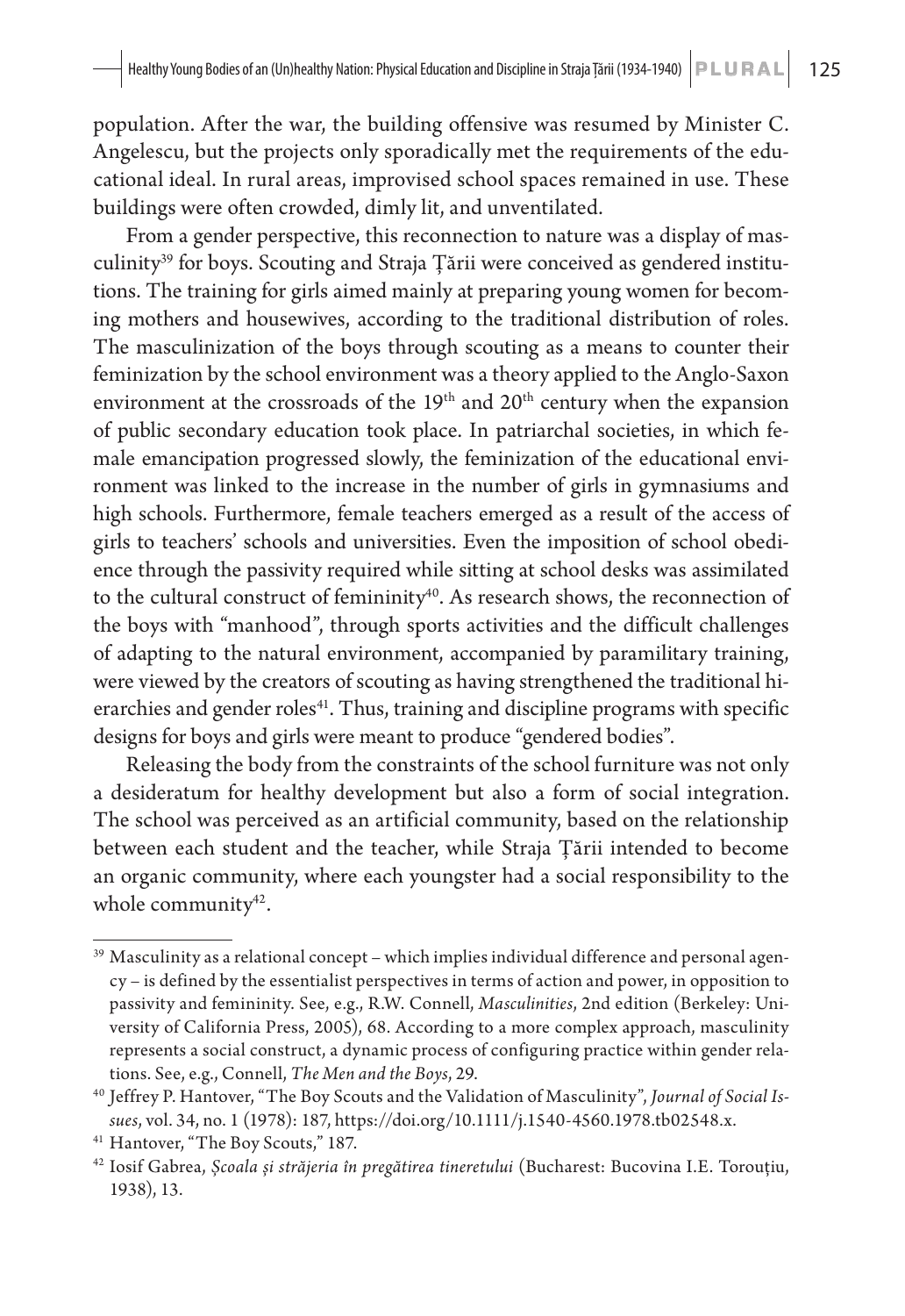(c) From this perspective, the revival of the younger generation was equivalent to the revival of the nation<sup>43</sup>. The direct link between the health of the individual and the vigor of the nation through state intervention had been proclaimed by eugenic theories since the  $19<sup>th</sup>$  century<sup>44</sup>. In Romania, almost a decade before the appearance of Straja, the university professor from Cluj Iuliu Hațieganu had developed a eugenic and biopolitical program within the AS-TRA organization<sup>45</sup>, through the subsection of physical and moral education, which aimed to improve the health of the Romanian people in Transylvania. Physical education instructors, together with the intellectuals of the villages, were to train and guide the population towards a healthy life, correcting their pernicious daily habits linked to hygiene, nutrition, and the effects of overwork in agriculture<sup>46</sup>. The promotion of physical education as a matter of national interest was also supported by Col. Virgil I. Bădulescu, director of the Office and the National Institute of Physical Education. In a conference held at an ASTRA meeting, he emphasized the importance of physical education for preparing young people for national defense: "In peacetime, we tend to raise our children like gentle lambs […] then suddenly, in times of war, we break the balance and ask the lambs to become lions"47.

The physical education subsection was transformed in 1928 into the organization *Șoimii Carpaților* [Carpathian Hawks], a regional variant of the Czechoslovak Sokols, with statutes elaborated by Professors Iuliu Moldovan and Atanasie Popa. The new organization was institutionalized in 1930, in Cluj, under the leadership of Hațieganu<sup>48</sup>. Adult youths between the ages of 18 and 35 became members of this association. They were called *șoimani* (sic!) [hawks]. The association placed a special emphasis on physical education, in the core cities of the region: Sibiu, Brașov, Cluj, and Sighet. Starting from 1932, it was gradually extended to the villages, where it achieved greater success than in the cities. Under the motto "All for the good of the nation", Șoimii Carpaților

<sup>43</sup> See, for instance, Irina Livezeanu, *Cultural Politics in Greater Romania: Regionalism, Nation Building, and Ethnic Struggle, 1918–1930* (Ithaca, N. Y.: Cornell University Press, 1995); Clark, *Holy legionary youth*. 44 Marius Turda, *Eugenism și modernitate. Națiune, rasă și biopolitică în Europa (1870-1950*)

<sup>(</sup>Iași: Polirom, 2014), 73.

<sup>&</sup>lt;sup>45</sup> The Transylvanian Association for Romanian Literature and the Culture of the Romanian People (ASTRA) had been created in Sibiu in 1861 and was the main group that strove for the political and cultural emancipation of the Romanians from Transylvania.

<sup>46</sup> Popa, *Sport și educație fizică*, 126.

<sup>47</sup> Virgil I. Bădulescu, *Educația fizică, o problemă națională* (Sibiu: Astra, 1927), 10.

<sup>48</sup> Dragoș Petrescu, Daniela Petrescu, "Organizația *Șoimii Carpaților* în perioada interbelică", *Carpica*, no. 32 (2003): 187.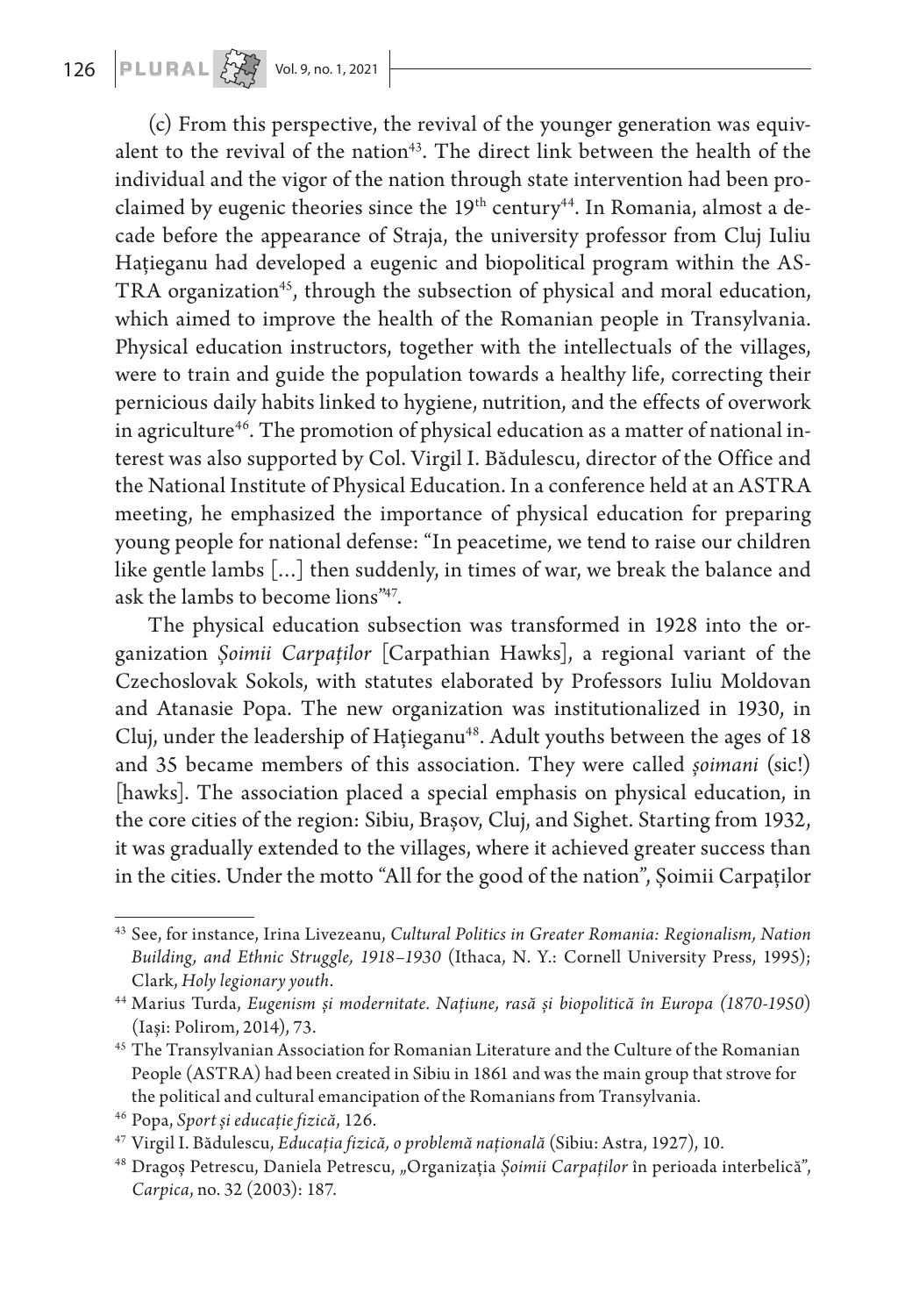promoted the work for the nation's progress, along with the sentinels and the scouts<sup>49</sup>. However, the physical education of the "hawks" was based exclusively on Romanian biopolitical and ethnic principles: Their education was tailored according to the individual and the national biological doctrine. It aspired to the physical-moral and intellectual prosperity of the individual and the nation by capitalizing on the physical, moral, and intellectual forces and directing them towards the service of the community. […] The physical and moral vigor ensures the eternity of the nation  $[...]$  – discipline is the force that transforms freedom into power"50.

#### **Not that strong, nor that healthy. Young bodies, hygiene, and public health in Romania**

The concerns for hygiene and public health have been increasingly obvious in Europe since the end of the 18<sup>th</sup> century, when the first systematic actions of public health research took place, along with growing state intervention in matters related to the death and the birth rate, fertility, and the eradication of social diseases. During the next century, the standardization of public hygiene, various models of a social security system, and the concern for improving the quality of the living environment (urban-industrial planning) constituted the main fields of intervention of a new form of technology of power, called biopolitics<sup>51</sup>. However, unlike discipline, biopolitics did not aim at individual control, supervision and training but at establishing a set of mechanisms for collective regulation and optimization, to be carried out over the long term. Power was exercised in this complex process through its regularizing ability to intervene through assisting certain people to live while allowing others to die $52$ .

In the 18<sup>th</sup> century, the Romanian Principalities also introduced the first norms for a permanent organization of hospital institutions and the management of hygiene and public health. The Organic Regulations (1831/32) and other modern laws were gradually adopted throughout the 19<sup>th</sup> century, culminating in more complex legislation concerning curative and preventive medicine<sup>53</sup>. The law of 1910 – the work of Dr Ion Cantacuzino<sup>54</sup> – symbol-

<sup>&</sup>lt;sup>49</sup> Iuliu Hațieganu, "Șoimii Carpaților", *Transilvania*, no. 4 (July-August 1936): 232.

<sup>&</sup>lt;sup>50</sup> Hațieganu, "Șoimii Carpaților", 233-234.

<sup>&</sup>lt;sup>51</sup> Michel Foucault, "Trebuie să apărăm societatea". Cursuri ținute la Collège de France (1975-*1976)*, 2nd edition, trans. Bogdan Ghiu (Cluj-Napoca: Idea Design & Print, 2009), 192-193. <sup>52</sup> Foucault, *"Trebuie să apărăm societatea"*, 195.

<sup>53</sup> Alina Ioana Șuta, Oana Mihaela Tămaș, Alin Ciupală, Constantin Bărbulescu, Vlad Popovici, coord., *Legislația sanitară în România modernă (1874-1910)* (Cluj-Napoca: Presa Universitară Clujeană, 2009).

<sup>54</sup> Legea sanitară din 1910, *Monitorul Oficial*, Part I, no. 211, 20 December 1910.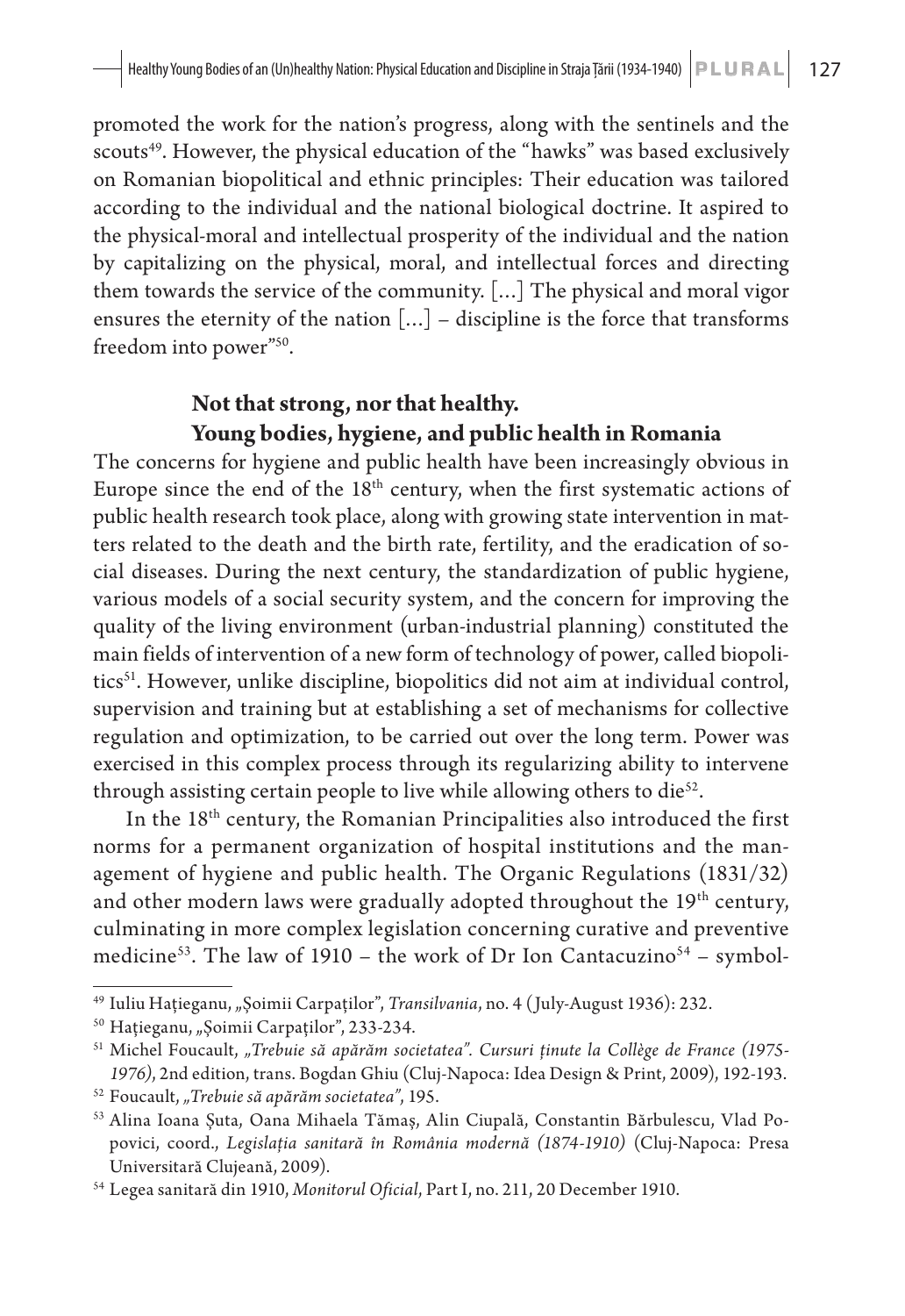ized certain progress in introducing elements of modern medical approaches and remained in force for the next twenty years. However, material difficulties and staff shortages led to unsatisfactory results in its application, especially in rural areas<sup>55</sup>. This also had an impact on the situation of the youth of all ages.

In 1929, the hygienist doctor Gheorghe Banu<sup>56</sup> discussed the relationship between school attendance, young people's health, and delinquency, based on data collected for the 1920s and on the results of a survey conducted at schools in Mănăștur, Cluj County. Banu pointed out that poor school attendance was caused by three factors. Almost 5% of students of all grades were affected by physical problems, which altered the child's personality and psychology. Most of these issues were the result of hereditary factors<sup>57</sup>. Even more students suffered from chronic diseases (especially tuberculosis (25.5%)) and other transient, recurrent diseases<sup>58</sup>: eye diseases – myopia (53.2% girls, 46.8% boys), ENT diseases (40%), dental problems (76.8 %), pediculosis (79% girls, 24% boys), spinal issues – scoliosis (20%), heart diseases (2%). Finally, the social factors of non-attendance had the largest share in the country where 80% of the population lived in rural areas. Banu identified parental ignorance, poverty, poor hygiene conditions, and malnutrition as the main problems. The considerable distance from the school and the exploitation of child labor in agriculture also led to poor attendance. 48% of the students lived in inappropriate conditions, sharing the same room, and sometimes even the same bed, with several other family members. For 50% of the children, the diet was irregular and insufficient<sup>59</sup>. The solutions envisaged in this case study aimed at fining students for not attending primary instruction, but also at establishing medical supervision in schools and increasing social protection measures<sup>60</sup>.

<sup>55</sup> Virgiliu Leonte, *Sănătatea publică în România* (Bucharest: Imprimeria Națională, 1938), 72. Estimative data in 1938 indicated 9000 doctors in urban areas (1 doctor per 390 people) and only 1000 doctors in villages (1 doctor per 15,500 people), in Leonte, *Sănătatea publică*, 74. Specialists suggested some solutions for this situation. These included the reform of the medical system, encouraging practitioners to reside in villages, and granting them a temporary state allowance, coupled with the training of hygienists, to be focused exclusively on hygiene and preventive medicine, in Leonte, *Sănătatea publică*, 84.

<sup>56</sup> The future Minister of Health and Social Care in the Goga-Cuza government (December 29, 1937 – February 10, 1938).

<sup>57</sup> D.G. Banu, *Rapport sur la non-fréquentation scolaire en Roumanie*, Extrait du Bulletin International de la Protection de l'Enfance, no. 85 (October 1929), 5.

<sup>58</sup> Banu, *Rapport*, 6-7.

<sup>59</sup> Banu, *Rapport*, 13-15.

<sup>60</sup> Banu, *Rapport*, 18-21.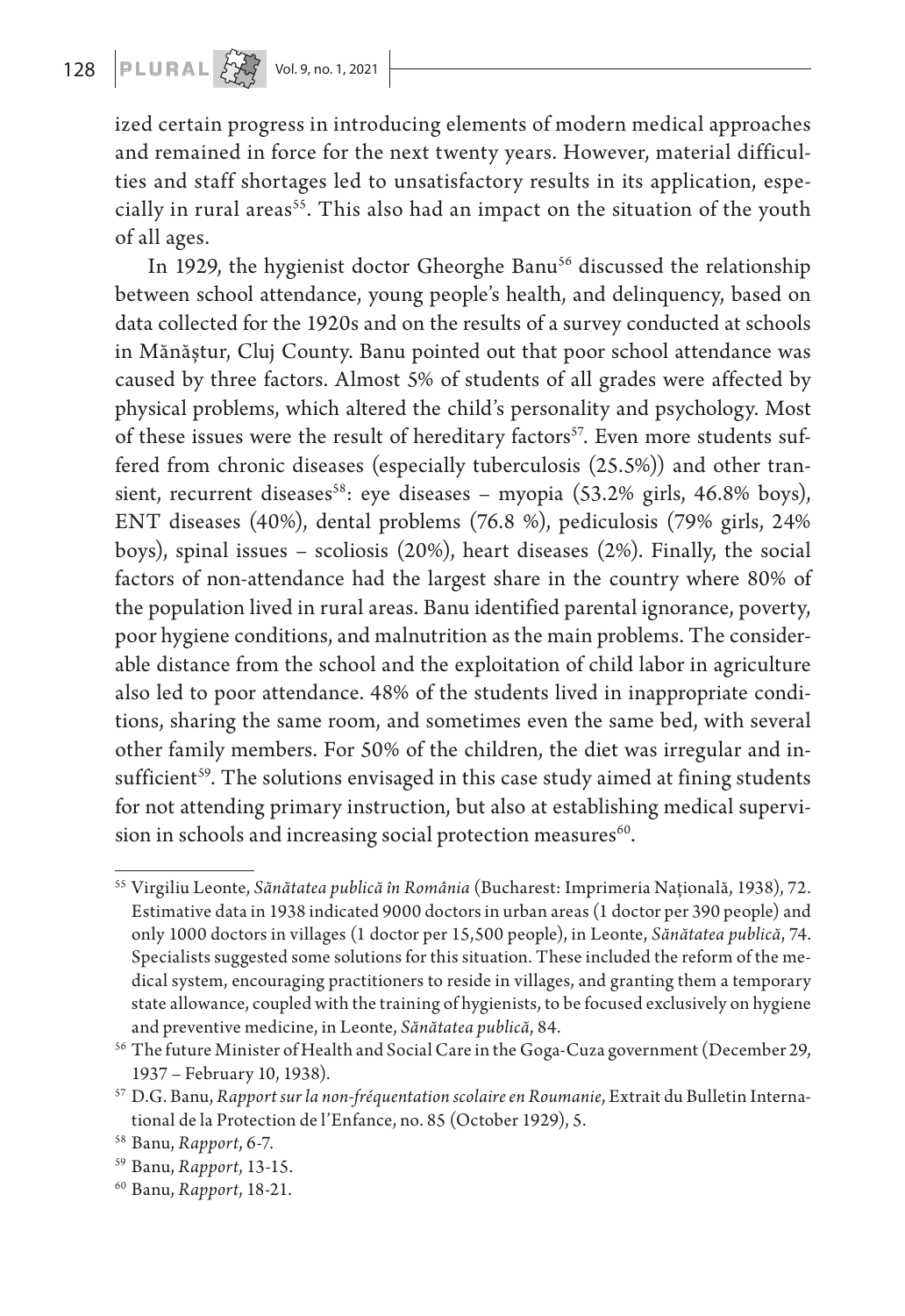The health of schoolchildren was still far from being satisfactory and mirrored, in fact, the general state of the population's health. In the 1920s, eugenics-influenced doctors claimed that the dangers that "threaten and wreak havoc in schools are largely medical". In this context, eugenics would have been essential, because it would have ensured "the strengthening of the body through physical and hygienic education". The responsibility fell to the school doctor – "the second parent, in front of whom no student should have anything to hide" – because "the school has the great mission to give tomorrow's society perfect bodies"61.

A new step towards public health reform was made by the Sanitary and Care Law of July 14, 1930, which remained in force, with several amendments, until the 1940s<sup>62</sup>. Social Welfare Establishments, with their special sections and institutions for various vulnerable categories, coordinated the actions of the social assistance for schoolchildren until the age of adolescence (1930 Sanitary Law with amendments, art. 138). At the same time, the law provided for specialized sanitary supervision for primary and secondary school students in school dispensaries, school canteens, open-air schools, prevention centers, holiday camps<sup>63</sup>, and other special school institutions (1930) Sanitary Law, art. 435). School hygiene was a distinct policy direction. It was promoted through a program established by the Ministry of Education in collaboration with the Ministry of Labor, Health and Social Welfare, which involved the direct contribution of school doctors (1930 Sanitary Law, art. 436), but also the creation of career guidance offices (1930 Sanitary Law, art. 437). Social assistance had to be supplemented by private initiative, through charitable societies concerned with the protection of youth (1930 Sanitary Law, art. 458). But this law was also applied with only partial success. The reality, including the situation of the youth, was generally inconsistent with the desiderata of the regulations. There are numerous school surveys relevant in this regard. Many of them represented the research work of the members of the Sociological School in Bucharest.

<sup>61</sup> Dominic Stanca, *O anchetă sanitară la un liceu* (Cluj: Editura Revistei Societatea de Mâine, 1924), 4.

<sup>62</sup> *Legea sanitară și de ocrotire din 22 iunie 1935, cu toate modificările la zi*, ediția a IV-a (Bucharest: Editura Socec & Co., 1941). In its initial form, the law was promulgated by the Royal Decree no. 2515 of 1930, *Monitorul Oficial*, Part I, no. 154, 14 July 1930.

<sup>&</sup>lt;sup>63</sup> The number of summer camps in the mountains and at the seaside, created by the Ministry of Health, local authorities, and private institutions, increased considerably in the late 1930s. 75 summer colonies operated in 1937 for children with various diseases, and 3 preventive medicine facilities were opened for children prone to tuberculosis. In *Enciclopedia României*, vol. 1 (1938), 530-531.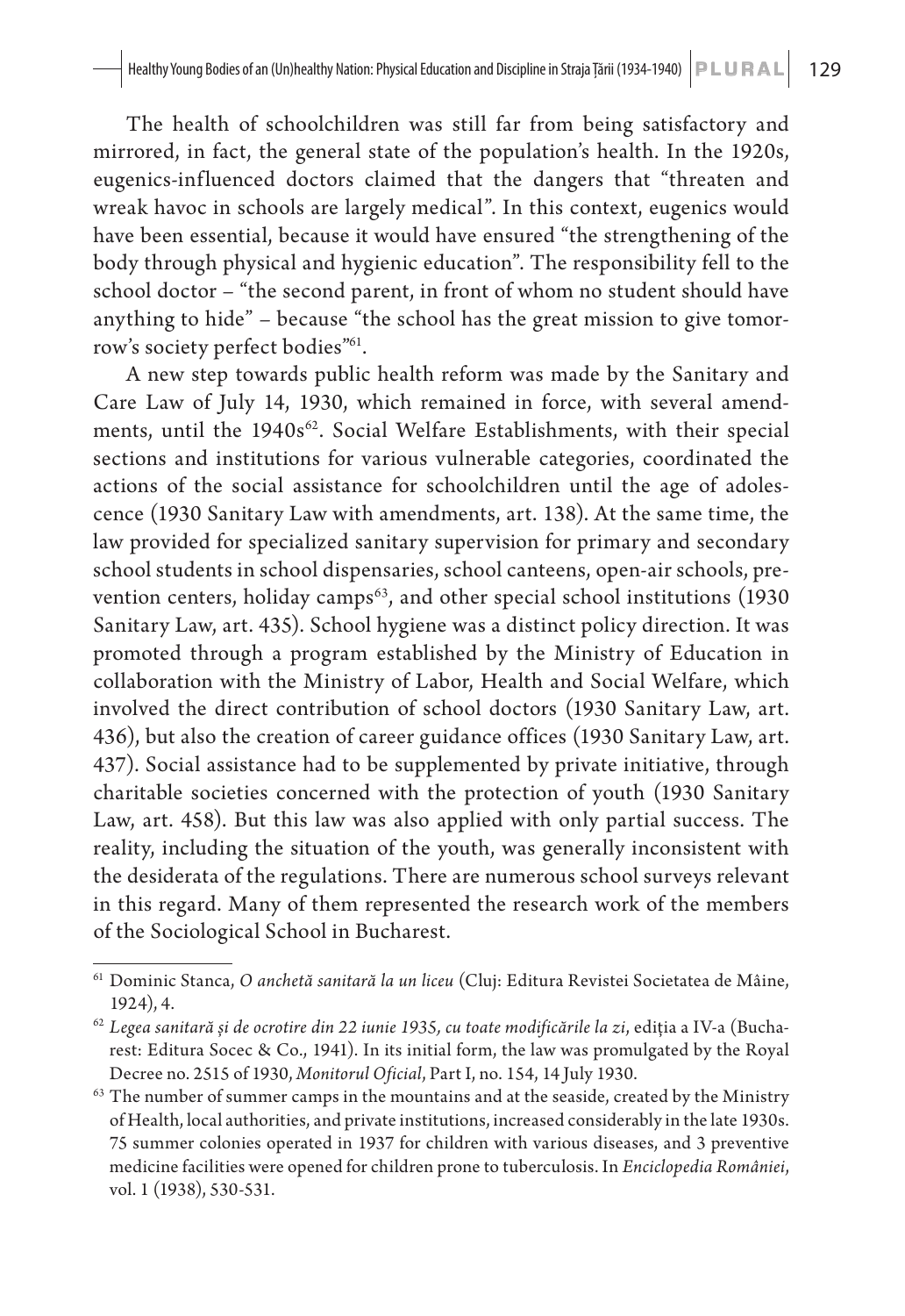130 **PLURAL**  $\left\{\begin{matrix} 1 & 0 \\ 0 & 0 \end{matrix}\right\}$  Vol. 9, no. 1, 2021

Medical sociology research<sup>64</sup> often refers to the school surveys published in 1937, under the coordination of doctors G. Banu and Anatole Cressin, who correlated the situation of the youth with its living standards. The first step was to assess the physical condition and dietary practices of schoolchildren from various social backgrounds enrolled in the schools of Bucharest and Ialomița County. The results showed that they developed most diseases and health conditions (48.4% in rural areas and 42.7.4% in urban areas) at the age of puberty (13-14). While researching nutrition, the survey also targeted more than 132,000 students in Bukovina. Only 23.8% of Bukovinian students ate 4-5 times a day, while 36.6% ate meat once a week, and 73.5% ate polenta at all meals. Estimating the situation at the national level, the doctors indicated that 24-34% of students were well fed, 36-62% were malnourished, and another 14-30% were poorly fed<sup>65</sup>. Ultimately, the investigation sounded the alarm concerning the state of affairs in schools: "we must not only take care of the school walls, but we must also take care of the human material". The state had to watch over the normal development of the youth "if it does not want this half-hungry and halfgrown youth to slip further towards the slope of degeneration"66.

Another survey coordinated in 1932-1936 by Banu and Cressin, involving 827 students of King Carol I Commercial School in Bucharest, analyzed the robustness index in correlation with the origin and profession of the father. The survey concluded that the most robust students were children of peasants. As expected, only relatively wealthy peasants could afford to financially support their children in secondary schools. At the same time, the malnourished students were usually children of factory workers and craftsmen<sup>67</sup>. The authors also pointed out that the creation of public jobs for school doctors in all secondary schools existed only on paper, as their duties were not precisely defined and no auxiliary staff was provided to assist them. Due to budgetary difficulties, this provision was only applied to a small extent<sup>68</sup>.

In addition to the issue of harmonious development through physical education and hygiene, another aspect related to the young people's trajectory on

<sup>64</sup> See, e.g., Bogdan Bucur, "Population Health in Interwar Romania Reflected in the Sociological School of Bucharest's Research and Publication", in *Health and the Media. Essays on the Effects of Mass Communication,* eds., Valentina Marinescu, Bianca Mitu (Jefferson, North Carolina: McFarland & Company, 2016), 215-240.

<sup>65</sup> Data extracted from Anatole Cressin, *Starea fizică și alimentația școlarilor în România*, extras din *Sociologie românească*, no. 5-6 (May-June 1937).

<sup>66</sup> Cressin, *Starea fizică*, 4.

<sup>67</sup> Anatole Cressin, *Starea fizică și socială a elevilor școalei comerciale "Regele Carol I" din București. Studiu statistic și de igienă școlară, extras din Revista de igienă socială*, no. 3 (1937).

<sup>68</sup> Cressin, *Starea fizică și socială*, 6.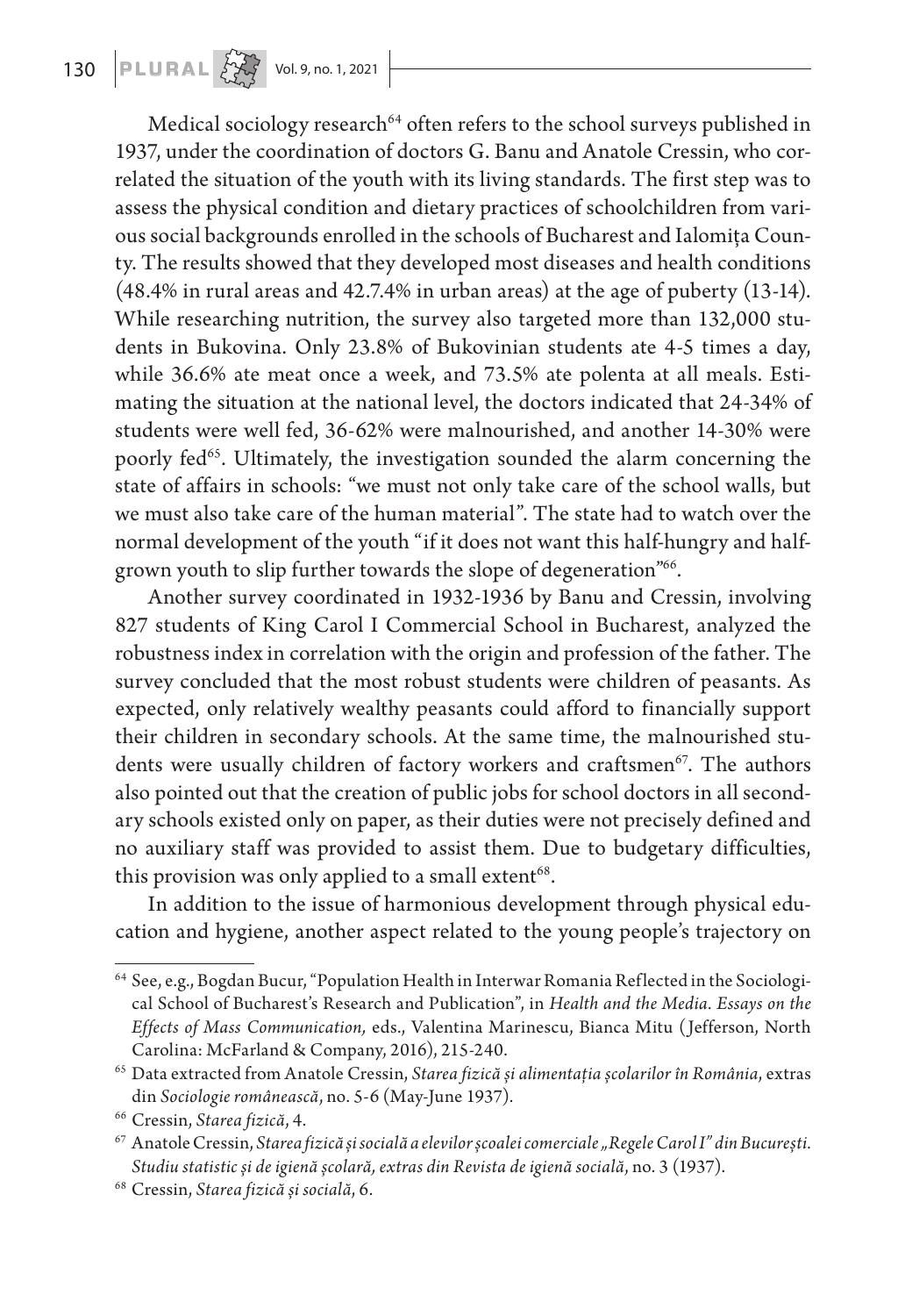the verge of adolescence – sexual life – became subject to adult control. Doctors were encouraged to guide the youth regarding a topic that was considered taboo and dangerous: masturbation and premature sexual intercourse generating venereal diseases<sup>69</sup>. Since the previous century, the medical and educational literature had been campaigning to preserve the innocence of children and young people, insisting on the fact that non-adult sexuality was unnatural. In-depth research of the sources produced in the 19th century shows that the youngsters' sin of masturbation, especially when practiced in school, generated a genuine moral panic among adults, which was amplified by pseudo-medical opinions that proposed a list of diseases presumably caused by such habits<sup>70</sup>. With too few supporters of sex education for young people, the prevention of what was considered abnormal involved medical treatments, special diets, but also rigorous hygiene and physical education $71$ .

Disciplining sexuality aimed not only at having a general effect on the body but also at implementing biopolitical ideals. Sexual debauchery was believed to lead to social degeneration, with a long-term collective effect<sup>72</sup>. These elements became principles of the eugenic foundations of education, coupled with other specific requirements, such as periodic medical controls and treatment of diseases, ensuring the best possible learning spaces, providing baths (showers) for body hygiene etc. All this should have produced a healthy young generation, free from the old deficiencies of the school that created weak and exhausted people. In the 1920s, the Scout association, the forerunner of Straja Țării, was invoked as a model organization adhering to hygienic principles: "being the best platform for the education of the school masses, scouting responds to the supreme desire for hygiene". The outdoor release of energies was meant to ensure not only an enduring success in the fight against the social diseases of the time – tuberculosis and bodily weakness – but also against the "hybrid vice of masturbation"73. And yet, this vice did not cause the greatest fears among educators. Something else was viewed as much scarier. Adolescents were seen by pedagogues and doctors as part of a generation plagued by nervous breakdowns. Confronted with the crises of coming of age and with adult pressures, teenagers sometimes resorted to the extreme gesture of suicide.

<sup>69</sup> Stanca, *O anchetă*, 9.

<sup>&</sup>lt;sup>70</sup> Ramona Caramelea, "*În etatea critică a amorului*. Copilărie, adolescență, sexualitate și educație publică (deceniile șase-opt ale secolului al XIX-lea)", in *Sexualitate și discurs politicoreligios în societatea românească premodernă*, ed. Constanța Vintilă-Ghițulescu (Iași: Editura Universității Al. I. Cuza, 2016), 302.

<sup>71</sup> Caramelea, *"În etatea critică a amorului"*, 303.

<sup>72</sup> Foucault, *"Trebuie să apărăm societatea"*, 198.

<sup>73</sup> Stanca, *O anchetă*, 10-11.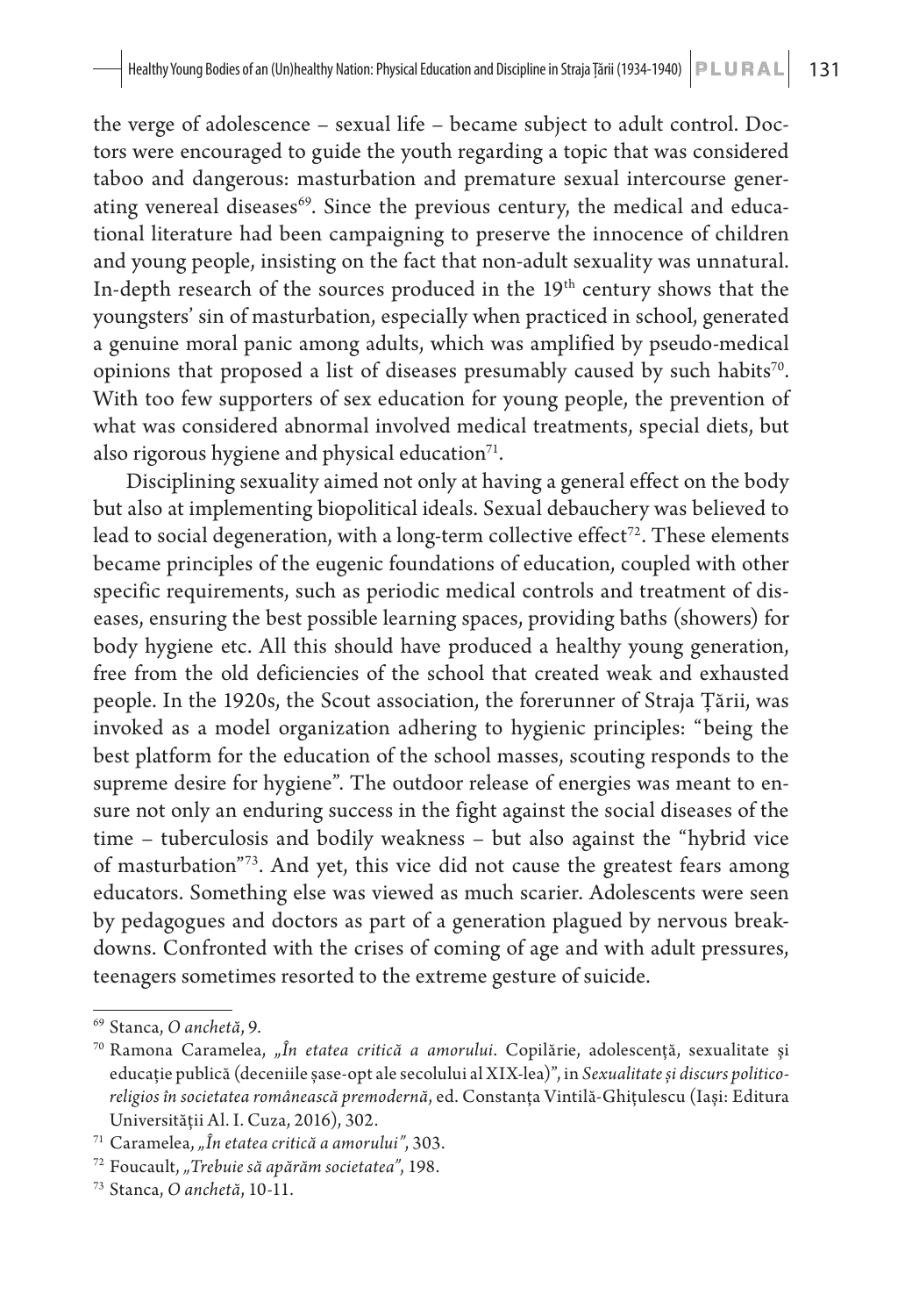The Straja ideologues and the school pedagogues drew constant attention to the increasingly common phenomenon of suicide among school-age adolescents: "due to a strong disappointment, to a worse grade, to a failed exam, or to a rebuke, the poor youngsters threw away the gift of life like an unbearable burden". The responsibility for this situation presumably fell on the shoulders of the immoral society, the disoriented family, and the school emphasizing "exclusively and excessively intellectualist" preoccupations, which resulted in training an intellectual proletariat<sup>74</sup>. As the cases in the archives show, many suicides of teenagers occurred also on a depressive background and for extracurricular reasons, related to family relationships or emotional failures, but also due to poverty and lack of career perspectives.

A certain typology of suicidal acts of high school students can be found in the archival documents generated by the Ministry of Education during the interwar period. The case files contain three perspectives: the accusatory act of the parents/ the victim against the school; the investigation of the school inspectors and the resolution of the ministry; the press reports. Some resounding cases highlight the problematic relationship between the school and the student, but also the magnitude of mental challenges, at an age of extremes, in a society beset by various crises. In 1924, Gheorghe Buciumeanu, a student at Andrei Șaguna High School in Brașov, committed suicide by poisoning. His father accused the director of the boarding school, Professor I. Hangu, of subjecting his son to physical and mental persecution<sup>75</sup>. The same year, in Tulcea, Ștefan Bogatu threw himself from the top of a cliff following a nervous breakdown caused by the examination in mathematics conducted by professor Motomancea<sup>76</sup>. Traian Botlovan, a student from Caransebeș, shot himself in 1932 on the grounds of a week-long expulsion sentence, following complaints addressed to the high school principal, after a sleigh incident<sup>77</sup>. Nicolae Gheorghe, a high school student from Pitești, committed suicide also due to his expulsion from school, after being punished for trying to deceive the teachers' vigilance when caught without his enrollment number on the uniform's sleeve<sup>78</sup>. Suicide also claimed female victims. Eugenia Munteanu, a student at the Girls' High School in Galați, ended her life by poisoning herself in 1934, following a love affair with a high school student. The harmful psychological pressure was exerted upon her by her mother and by the teacher who had found out about the relationship<sup>79</sup>.

<sup>74</sup> Șoimescu, *Doctrină...?*, 5.

<sup>75</sup> ANIC, Fund The Ministry of Education, file 357/1924, 25.

<sup>76</sup> ANIC, Fund The Ministry of Education, file 358/1924, 100.

<sup>77</sup> ANIC, Fund The Ministry of Education, file 308/1932, 128.

<sup>78</sup> ANIC, Fund The Ministry of Education, file 437/1934, 210.

<sup>79</sup> ANIC, Fund The Ministry of Education, file 382/1933, 25.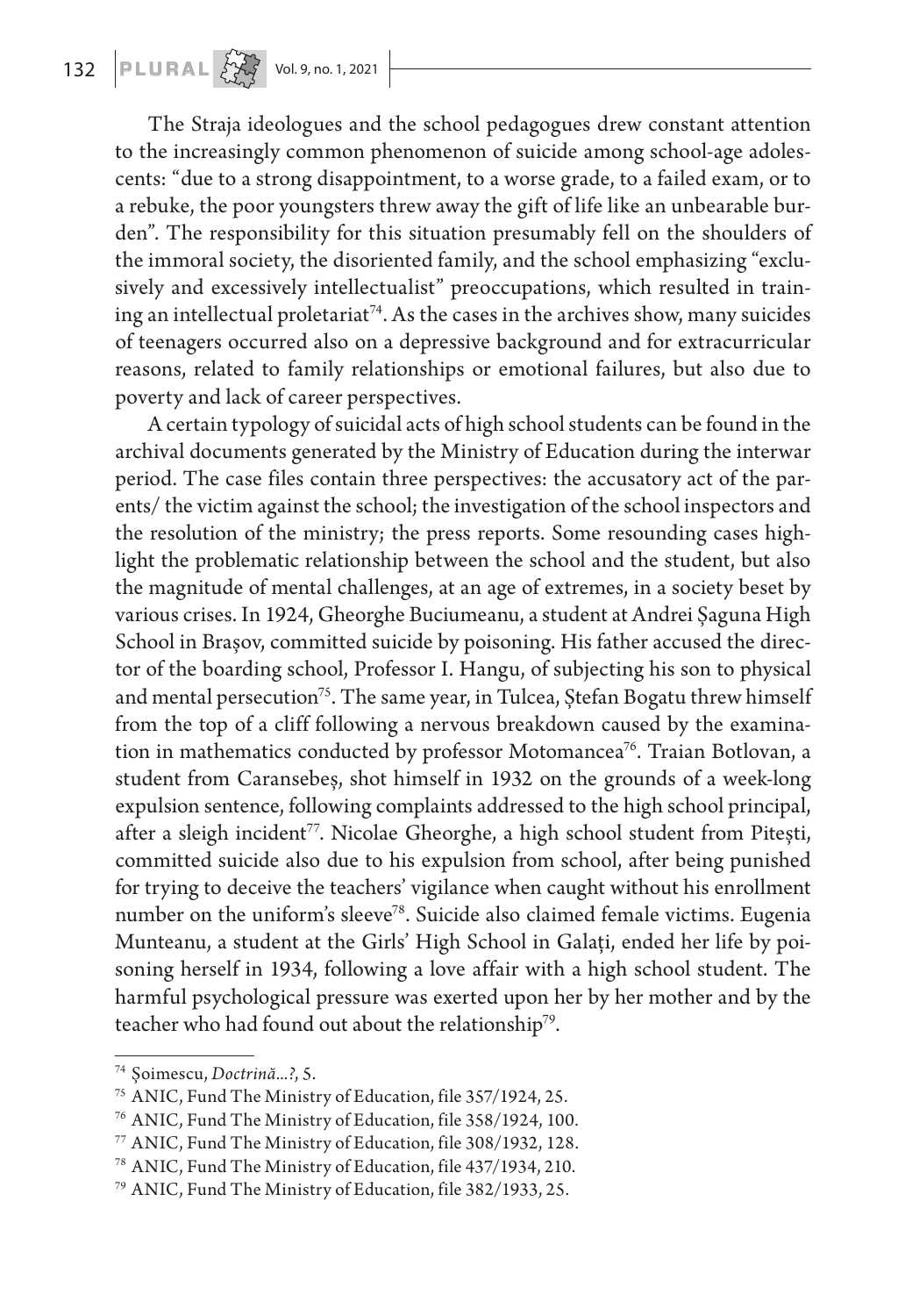Juvenile suicides had become an alarming phenomenon that required the authorities' intervention, including action by Straja Țării. Teachers' extreme requirements and even violence usually determined the unfortunate decision, even if some pedagogues, such as the inspector investigating the case at the A. Șaguna boarding school, believed that "severity is often, and especially nowadays, a necessity for educators". Moreover, "corporal punishments [are] used – and can be useful – in many boarding schools, without causing suicide<sup>"80</sup>. In some situations, tensions at school overlapped with a lack of communication with the family and other unbearable pressures. As the victims' descriptions show, nervous breakdowns were a feature of sensitive, apathetic natures. The suicidal acts were not spontaneous, but instead meticulously prepared. All the above-mentioned wrote letters to family and friends as a farewell, but also to justify their action and to denounce those carrying the blame: "Dear Father, my dear brothers and relatives, I did this only because of the school", wrote student Buciumeanu in the introduction to his emotional letter<sup>81</sup>. The farewell note of student Bogatu had been found by his mother before his committing suicide, but this did not prevent him from carrying out his intention<sup>82</sup>. Traian Botlovan confessed that "because I cannot bear this unfair punishment – as I swear to my innocence – I asked for my high school documents, deciding to shoot myself and thus put an end to my life"83. Eugenia Munteanu from Galați wrote to her mother: "You were too cruel, well, yes, too cruel [...] And too distant"<sup>84</sup>. These testimonies reflect the high pressure exerted by the school on youngsters, which was sometimes amplified by the parents.

Schools denied any responsibility, shifting the blame exclusively onto the parents of the victims – and the victims themselves. In the above-mentioned suicide cases, they usually invoked external causes: the depressive mood of the victims<sup>85</sup>; the lack of parental action<sup>86</sup>; or even the fact that "death is due to suicide, for which no one can be held responsible"87. Schools usually defended the teachers. Some notes drafted by the teachers' superiors dealt superficially with the situation. Thus, the management of A. Șaguna High School stated dryly: "We have the honor to kindly instruct Mr I. Hangu, Director of the Boarding

 $^{\text{80}}$  ANIC, Fund The Ministry of Education, file 357/1924, 27.

<sup>81</sup> ANIC, Fund The Ministry of Education, file 357/1924, 33.

<sup>82</sup> ANIC, Fund The Ministry of Education, file 358/1924, 100.

<sup>83</sup> ANIC, Fund The Ministry of Education, file 308/1932, 133.

<sup>84</sup> ANIC, Fund The Ministry of Education, file 382/1933, 44.

<sup>85</sup> ANIC, Fund The Ministry of Education, file 357/1924, 27.

<sup>86</sup> ANIC, Fund The Ministry of Education, file 358/1924, 100.

<sup>87</sup> ANIC, Fund The Ministry of Education, file 308/1932, 129.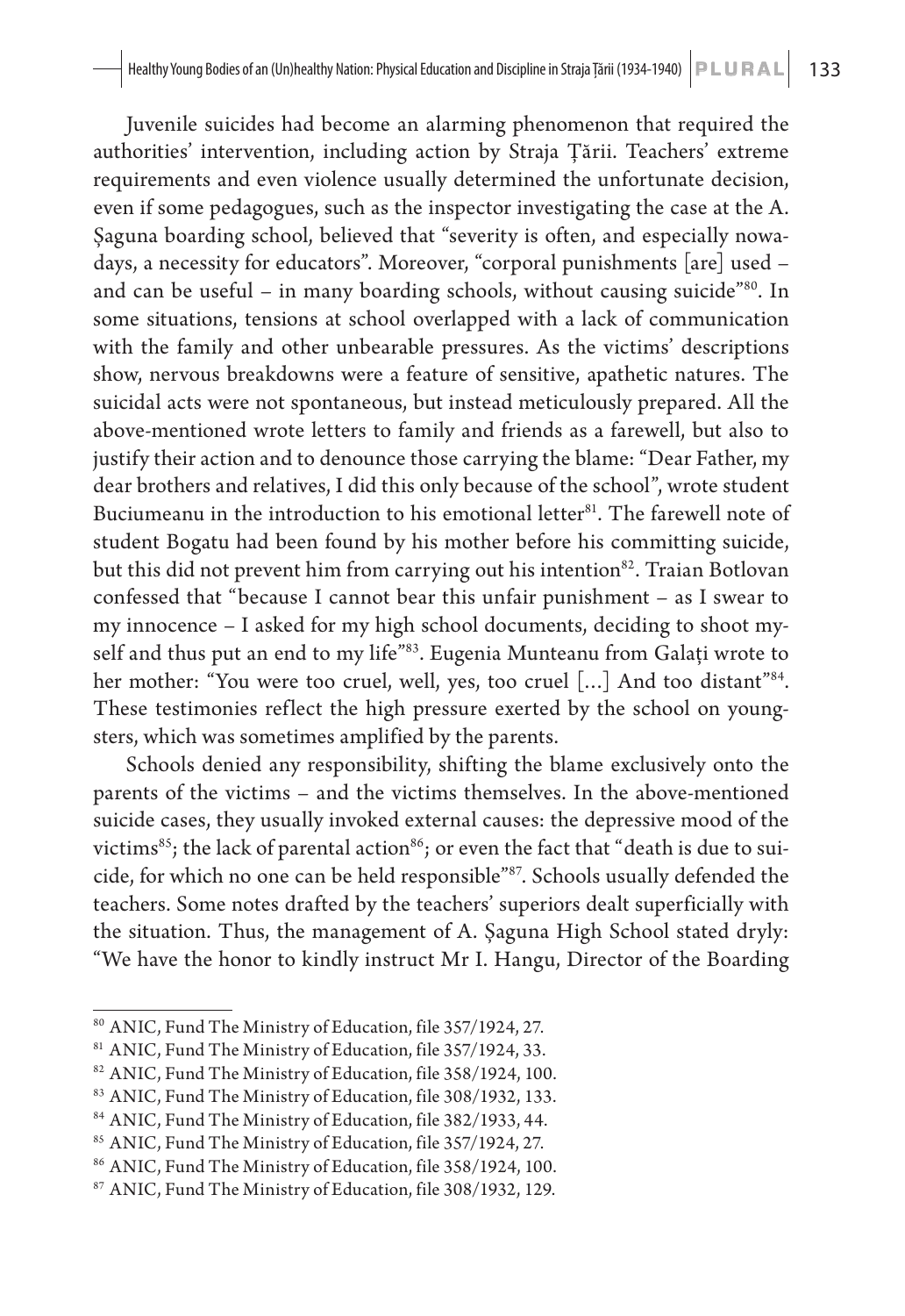School, not to use corporal punishment"<sup>88</sup>. As regarded Professor Motomancea, the school committee declared that any accusations against him were pure slander<sup>89</sup>. The act of Eugenia Munteanu, who had succumbed under the psychological pressures of her teacher, was explained as the exclusive result of the "mother's reprimands"<sup>90</sup>. The conclusion of the investigations submitted by the inspectors generally declared the cases closed.

However, closing the case did not solve the purported fundamental problem, which pedagogues and educational analysts always brought back to the center of the debate: the increasingly sensitive and depressed youth was not only a sad image in itself but also a danger for the future of the nation. The deficiencies of the dominant pedagogical model were well captured by the local newspaper from Tulcea, which wrote about the case of Ștefan Bogatu: "an outdated and pointless education system, which today has no further reason to function. To decide so easily on a student's situation, without taking into account his state of mind, his temperament, his background, and his school activity, means to push him towards acts of despair"91.

#### **Sentinels in good shape**

Taking over a reportedly declining youth, Straja Țării campaigned for the health of the young generation and took on the role of mentor over the mental and physical development of the youthful bodies. "The movement aroused by the sentinels has aimed to regenerate the country by regenerating children. It has promoted health against disease, and order against moral chaos", the promoters of Straja asserted<sup>92</sup>. At its inception, the OETR provided for the possibility of free medical treatment for young people enrolled in Straja Țării, based on the recommendation of the organization, as well as mandatory medical check-ups twice a year (OETR Regulation, art. 57). However, I have not found any evidence of such controls so far.

Given the increasing importance of the festivities of June 8, marking the Day of Youth and the Restoration, the authorities decided which sentinels were allowed to attend based on health criteria. School doctors had to recruit students participating in parades only among those with a good physical condition. This can be interpreted as a form of eugenic selection meant to impress the audience – the large public but also foreign officials – with the display of

<sup>88</sup> ANIC, Fund The Ministry of Education, file 357/1924, 26.

<sup>89</sup> ANIC, Fund The Ministry of Education, file 358/1924, 109.

<sup>90</sup> ANIC, Fund The Ministry of Education, file 382/1933, 25.

<sup>&</sup>lt;sup>91</sup> "Dureri mute", *Curierul Tulcei*, III, no. 92 (7 July 1924): 1.

<sup>92</sup> Șoimescu, *Doctrină...?*, 9.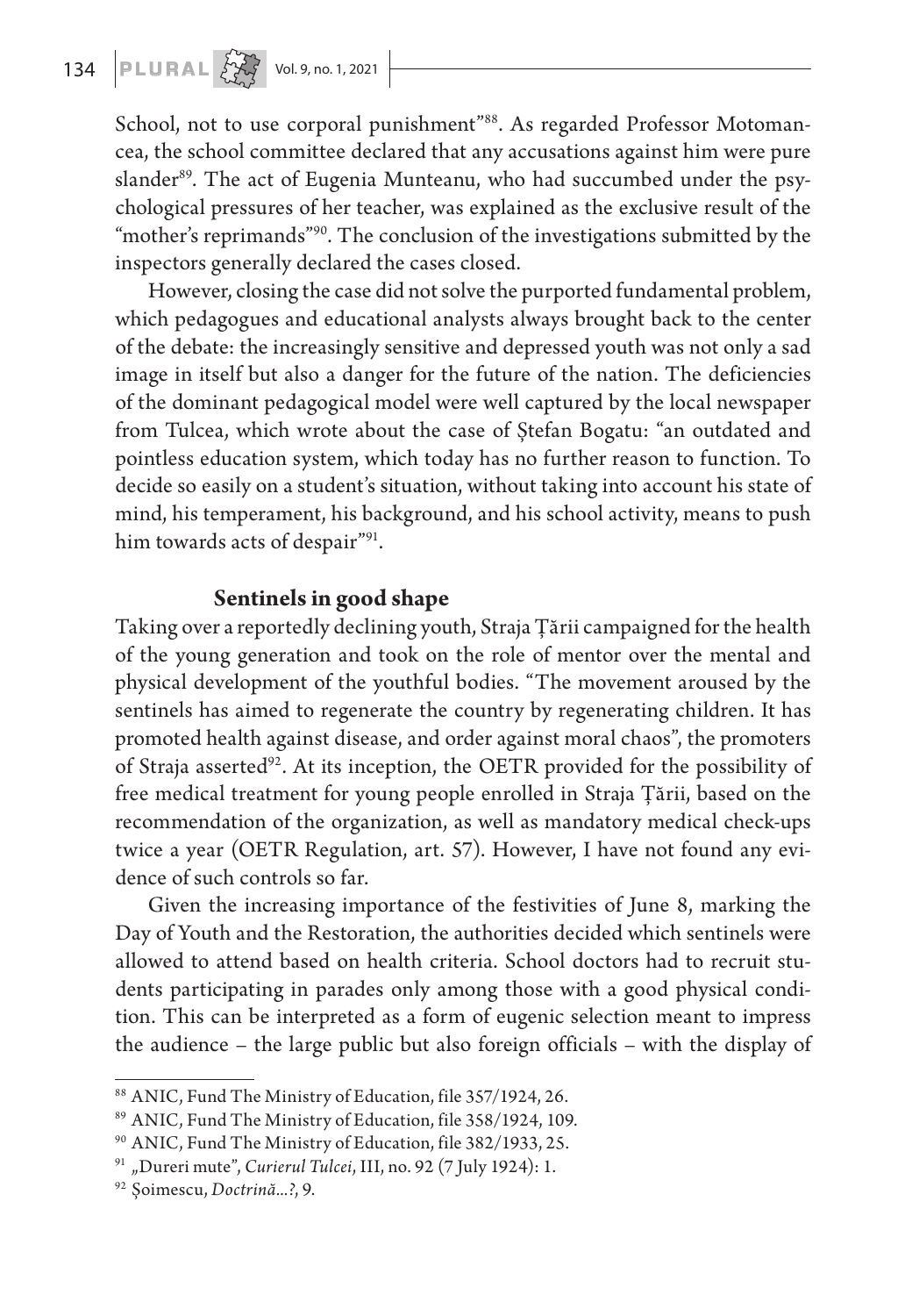a healthy young generation. Those deemed unfit, with mental or convalescent problems were usually left at home<sup>93</sup>. Feeding the participants in the parades remained the responsibility of the parents: "The school doctors will inform the sentinels that they should eat before going to the demonstrations and that they should also take 2-3 pieces of sugar and a bagel to eat between 11-13"94.

This aspiration for remedying young people's health had scarcely any practical results. As early as March 1937, the General Sanitary Inspectorate of the OETR had initiated a unitary health plan, requesting the participation of school doctors<sup>95</sup>. The action had no concrete results, though. Straja Țării Law of 1938 reiterated, in theory, its responsibility regarding health issues. However, it only took on a passive role in the supervision of the nutrition practices and hygiene of the youth (1938 Law, art. 8). Meanwhile, the adult youth became involved in the social work programs for public benefit (1938 Law, art. 9). In March 1939, the rules for the collaboration between Straja Țării, the Ministry of National Education, the Social Service, and the Pre-Military Training established the obligation of the sentinel commanders to carry out social visits to individual families to investigate and trace the social reality<sup>96</sup>. However, in 1940, Straja Țării still discovered that "there is a very high proportion of sentinels who suffer from various deformities of the spine or chest, as well as respiratory failure, conditions which cause disorders in their normal development". As a result, Straja set up "a voluntary gymnastics and orthopedics course"<sup>97</sup>. Straja interventions in the sentinel's health condition were therefore minimal, reflecting the fragile involvement of the state in the public health sphere.

A large-scale initiative in this regard took place in 1938, during the royal dictatorship when a so-called "health offensive" was initiated. This was a pilot project under the coordination of the Ministry of Health and Welfare and represented the first complex health campaign after 1918. Through its emphasis on public health and hygiene, the project is similar to another major social reformist initiative from the interwar period, namely, the monographic campaigns carried out in rural areas by the Sociological School of Bucharest, under the coordination of Professor Dimitrie Gusti. In the 1930s, these campaigns developed a series of health initiatives, which enlisted the participation of the Royal

<sup>93</sup> ANIC, Fund The Ministry of Education, file 571/1937, 195.

<sup>94</sup> ANIC, Fund The Ministry of Education, file 571/1937, 195.

<sup>95</sup> ANIC, Fund The Ministry of Education, file 571/1937, 139.

<sup>96</sup> ANIC, Fund The Ministry of Education, file 822/1939, 106.

<sup>97</sup> ANIC, Fund The Ministry of Education, file 739/1940, 22.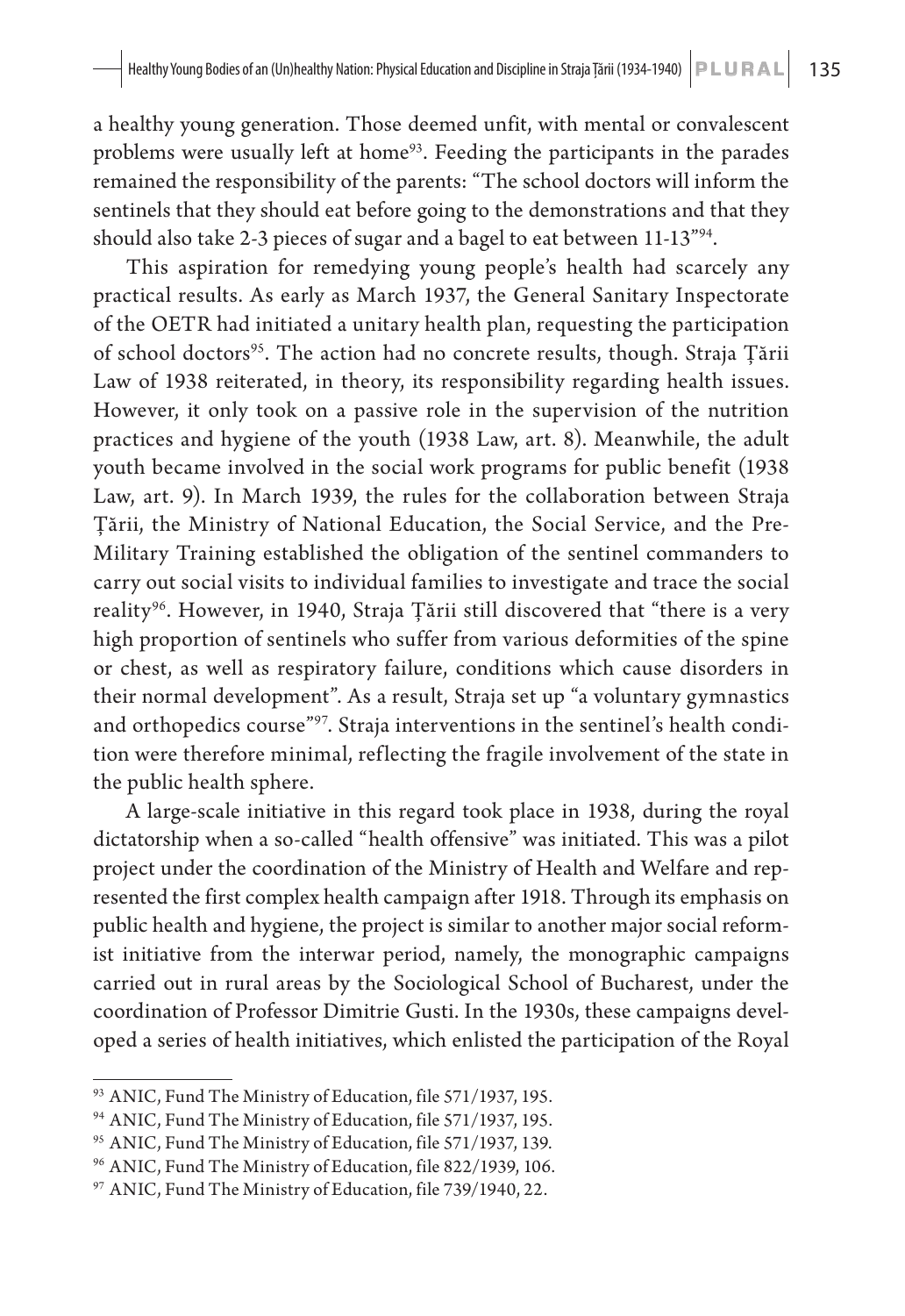## **136 PLURAL**  $\left\{\begin{matrix} 1 & 0 & 0 \\ 0 & 1 & 0 \\ 0 & 0 & 0 \end{matrix}\right\}$  Vol. 9, no. 1, 2021

Student Teams (1934-1938) and the Social Service (1938-1939), supported by the Ministry of Health<sup>98</sup>.

In the summer of 1938, this ministry coordinated a large-scale campaign in villages and towns, which aimed to elaborate a full sanitary record of the country. Among its goals was health improvement, which should have been achieved by organizing and supplementing the local medical staff, by measures to combat contagious and social diseases, by hygiene interventions and sanitation projects, and by other social protection and educational measures intended for different social categories. The survey-based plan and methodology were complex and ambitious, but they would have required a consistent budget, significant materials and a trained staff, coupled with a long-term implementation strategy to achieve these goals. The course of events and the start of the war interrupted the application of the project. Yet, the four published volumes detailing the conduct of the campaign constitute an important source for assessing the state of public health at the grassroots level, with peculiarities depending on the regions and the urban or rural environment<sup>99</sup>.

The health campaigns of August-September 1938 also aimed at intervening concerning the children and youth's health. The sanitary teams were supported by staff from various institutions and organizations, including Straja Țării commanders and sentinels mobilized for collective hygiene actions<sup>100</sup>. School hygiene was a distinct aspect of the campaigns and aimed at prioritizing the

 $98$  For a broader view on the voluntary campaigns, see the monographic study of Raluca Mușat, *Sociologists and the Transformation of the Peasantry in Romania, 1925-1940*, PhD Thesis (2011). The platform *Cooperativa Gusti* (http://www.cooperativag.ro/), initiated by Professor Zoltán Rostás, holds extensive materials on the activity of the Sociological School in Bucharest. In recent years, impressive works have been published on this topic by the researchers joining Cooperativa G.

<sup>99</sup> Some reports from the regional inspectorates show bleak images of stagnation. For instance, the General Sanitary Inspectorate of Iași emphasized that, in 1938, sanitation in urban areas was almost as bad as in villages: only 34% of homes had latrines, of which almost half were unsanitary; in almost all county capitals there were no sewers; in the suburbs, the manure was thrown directly onto the street; water was used from unhygienic wells; no Moldavian city had garbage processing services or an efficient slaughter service. Under these conditions, in Moldavian cities, epidemics of typhoid fever were constantly occurring. In: Ministerul Sănătății și Asistenței Sociale, *Probleme și realizări*, vol. 1 (Bucharest: Imprimeria Națională, 1939), 436-437.

<sup>100</sup> Ministerul Sănătății, *Probleme și realizări*, 15. The mobilized human resources involved over 2,000 doctors, supported by over 5,000 people from the auxiliary medical staff, the teams of the Royal Foundation, and the staff of the Cultural Society "ASTRA". They were joined by over 144,000 supporting staff, among them, 63,771 pre-military students and 35,210 sentinels. In Ministerul Sănătății, *Probleme și realizări*, 44.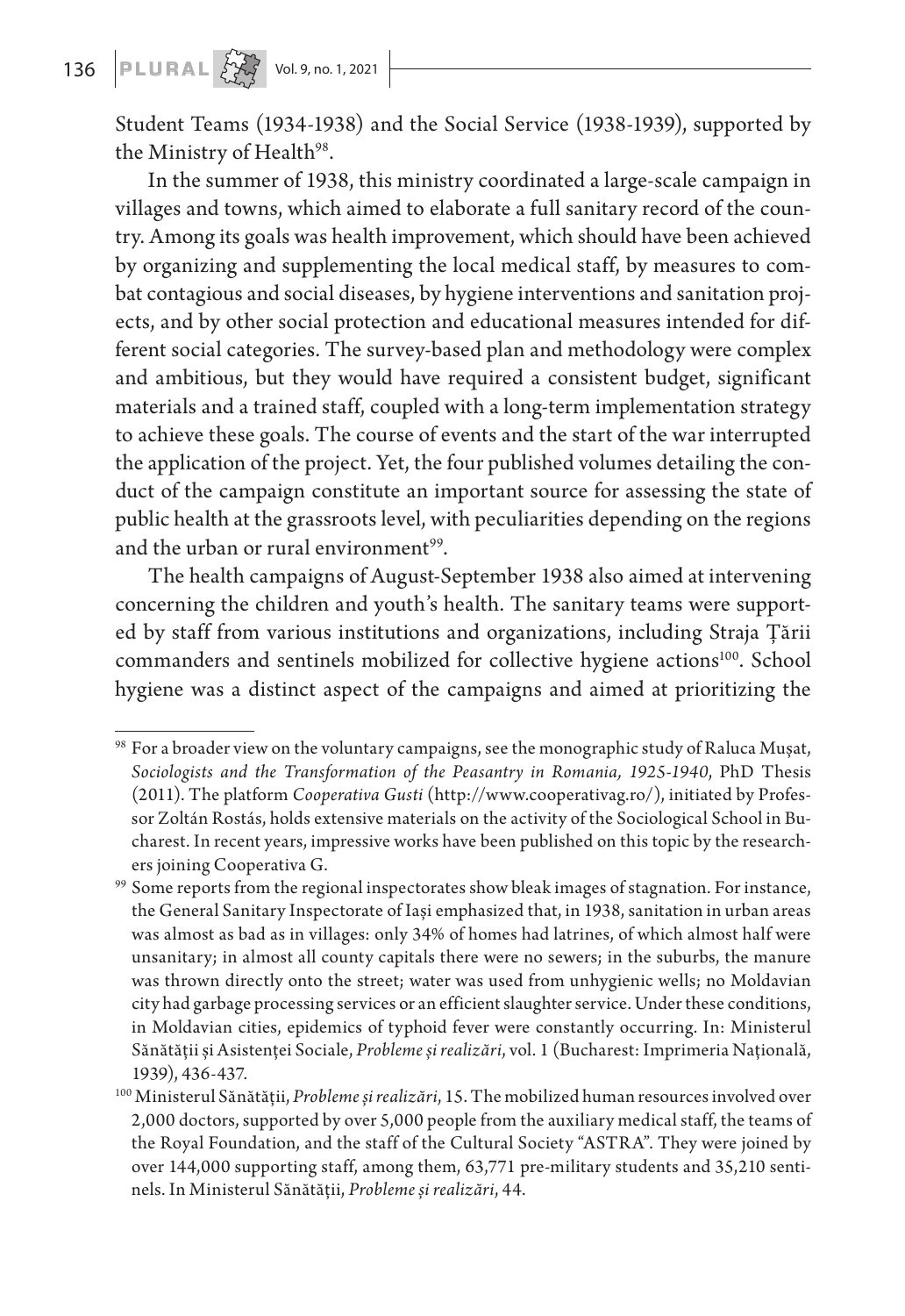medical care of primary school students within the activity of urban and rural health services. A series of measures were to be implemented at the beginning of the school year (sanitary controls and interventions), followed by periodic evaluations. The medical staff was to treat the youngsters' diseases, place them at school desks according to their health condition, organize summer camps for treatment, evaluate their nutrition practices and monitor the accommodation conditions. However, without a rigorous budget, the methodology relied too little on effective intervention, rather emphasizing recommendations, instructions, and evaluation activities<sup>101</sup>. According to the health authorities, the medical care of the students had to become a question of national interest, since the school population represented almost a quarter of the country's entire population (i.e., 4,466,274 children aged 5-18). The lack of measures targeting the young generation would have had serious long-term consequences. The authorities were aware of the precarious state of students' health revealed by numerous school surveys. They thought that this was due to the poor performance of rural health workers and school doctors<sup>102</sup>. Furthermore, the state had a limited contribution to providing food or accommodation to students lacking resources in secondary education. It was clear that, without such supports, the evolution of the students' health would hardly improve<sup>103</sup>. At the initiative of Minister Marinescu, a fund for school canteens had been set up in 1938<sup>104</sup>, and an appeal had been launched to wealthy private persons to get involved in village

<sup>&</sup>lt;sup>101</sup> Even if the periodical health assessments provided an up-to-date image of the situation, school infrastructure in some areas needed massive overhauls and investments. For example, according to a report of the Chișinău Sanitary Inspectorate, schools were housed in inappropriate premises; some were even without built floors, toilets, water vessels, or heating during the winter. Ministerul Sănătății, *Probleme și realizări,* 516.

<sup>102</sup> Ministerul Sănătății, *Probleme și realizări,* vol. 2, 1145. However, a report referring to the city of Sibiu highlighted the politicization of the health officials and environment: "Until now, health services could only prosper if the doctor and the prefect or mayor were on the same political side or when there were friendly relations between the two sides", in Ministerul Sănătății, *Probleme și realizări*, vol. 3, 1492.

<sup>103</sup> Ministerul Sănătății, *Probleme și realizări*, vol. 1, 37-38. The minister of Health noted that social assistance was provided primarily by private charities, and that the achievements of the ministry were only in their initial stage. In terms of the current situation of school health and hygiene, the state had managed to improve the medical infrastructure, but the steps towards a general modernization of the health system were still insignificant. Ministerul Sănătății, *Probleme și realizări,* vol. I, 50.

<sup>104</sup> Similar initiatives, though ineffective, were launched by the ministers of Education during the 1930s as part of the reforms of primary education. See Petru Negură, "Compulsory Primary Education and State Building in Rural Bessarabia (1918-1940)", *Journal of Romanian Studies*, vol. 2, no. 2 (2020): 55.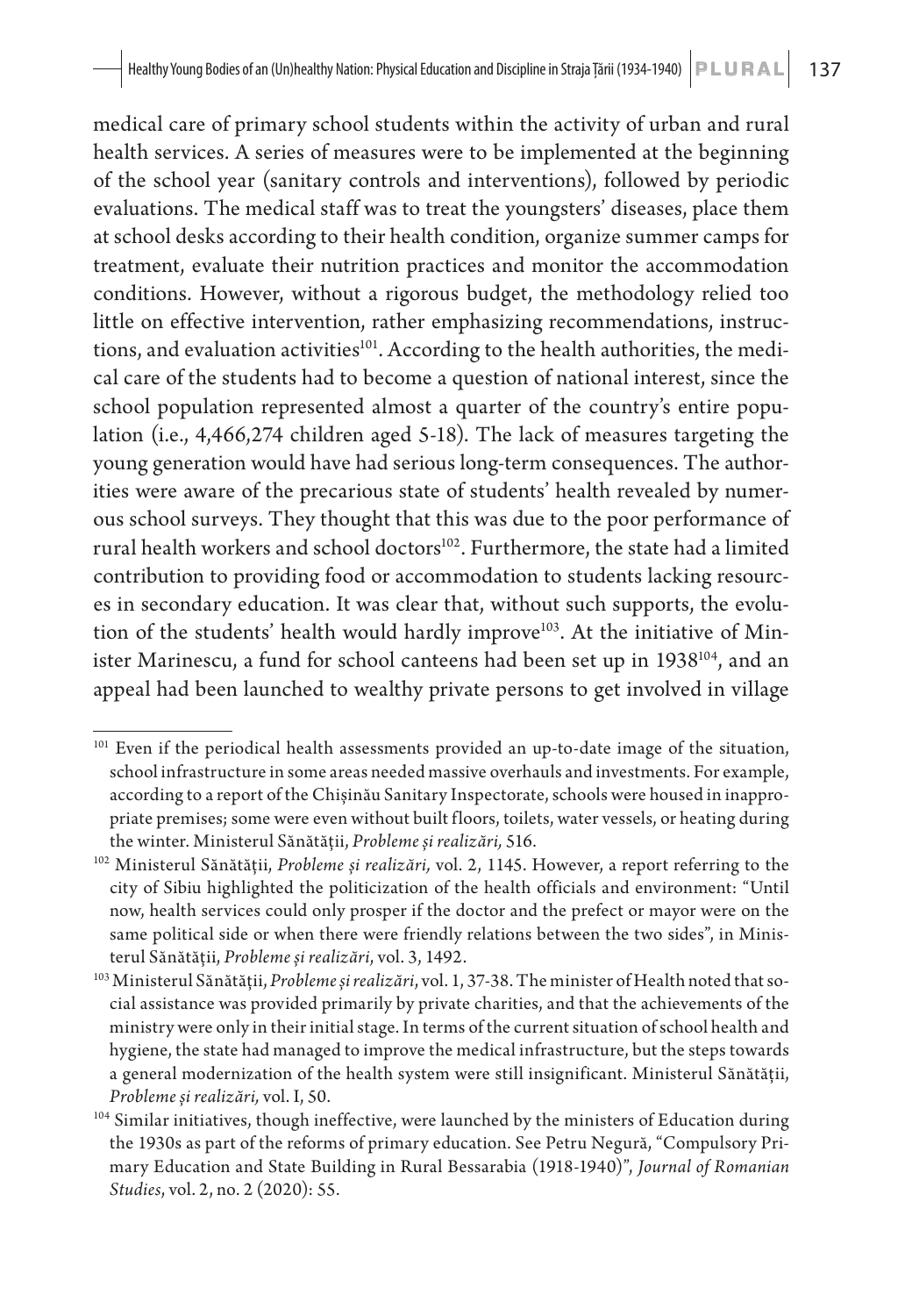# 138 **PLURAL**  $\left\{\begin{matrix} 1 & 0 & 0 \\ 0 & 1 & 0 \\ 0 & 0 & 1 \end{matrix}\right\}$  Vol. 9, no. 1, 2021

life through charities. The state admitted its helplessness: "Across the country, the assistance of children is so poor, despite all the benevolent interventions of a few persons, that our children have remained unprotected"<sup>105</sup>.

#### **Conclusions**

Being aware that controlling the country's youth allowed to achieve political goals, Carol II transformed Straja Țării into the main state institution that instrumentalized youth policies, competing with anti-establishment youth movements. Among the mechanisms developed for capturing the energy of young people and monitoring them before their reaching adulthood were physical education and the improvement of physical and mental health. Physical education within sentinel training was a fundamental component of the doctrine of integral education that aimed at reeducating the young based on the triad: morals – religion – physical activity. The physical activity involved multiple components, which aimed not only at fostering healthy development but also at cultivating loyalty to the king, building an organic community and especially at encouraging national regeneration by disciplining the body. Physical education should have spread morality through the useful direction it would have given to the dynamics of adolescence. The authorities viewed the social control exercised through Straja Țării as compensation for the limitations of the school system unable to manage juvenile energies. Subordinated directly to the king self-appointed as the Grand Sentinel, Straja expended its autonomy and dominated all youth structures, including primary and secondary schools. The introduction of the sentinel training in the school curriculum was a central stake, as most of the sentinel youth were students enrolled in the public or private education system. It was imperative because young people with an unhealthy lifestyle, lacking morals and discipline were considered a danger to the future of the state.

At the same time, prioritizing propaganda over social and health-related issues, the ideals of Straja did not produce the expected results. Public health had been a thorny issue for decades, especially in rural areas. The 1938 campaign, which also involved the sentinels, would probably have improved the health of the young people if it had been applied consistently in the long run. Dr N. Marinescu, the minister of Health, attributed the initiative of the "sanitary offensive" to King Carol II, presenting it as a project designed by an enlightened mind. Although the underlying reality was not new, the project was thus used for the royal cult of personality, which was fueled with everything deemed potentially

<sup>105</sup> Ministerul Sănătății, *Probleme și realizări*, vol. 2, 1147.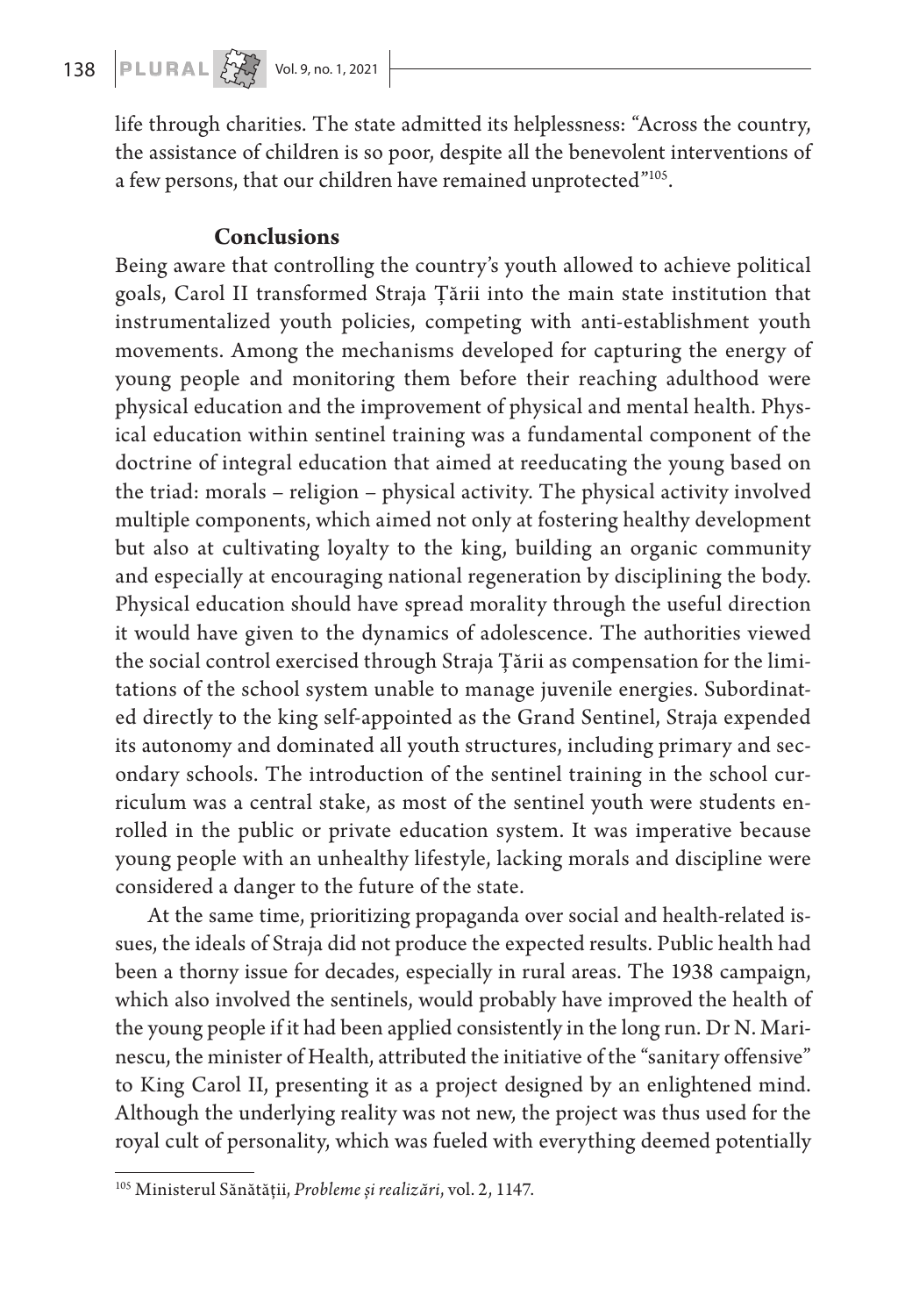beneficial: "A new consciousness awakens, a unanimous sense of defense boosts the will to raise the standard of living in our country"106. At the same time, the minister took the blame: "We have been too seduced by the value of the physical endurance of our people, a value which we have tried to turn into a label, and we have gone so far that we have even forgotten that this value must be taken care of, must be maintained and developed"<sup>107</sup>.

Straja Țării wished for vigorous soldiers, for young healthy bodies similar to those of the young people depicted in the propaganda posters of Hitlerjugend in Germany or Opera Nazionale Balilla in Italy. Romanian sentinels were shown on the covers of propaganda brochures and magazines<sup>108</sup> as strong, healthy youngsters, wearing their uniforms with the distinctive berets, scarves and belts, doing farmwork or marching or greeting King Carol II. Michael, Carol's son and heir apparent was commonly depicted as the model sentinel guarding the country. However, in the absence of concrete and effective state interventions, "Good health!" – the ideal of the sentinels – remained nothing more than a greeting formula<sup>109</sup>.

#### Rezumat

Acest articol analizează organizația de tineret Straja Țării, creată de regele Carol al II-lea în contextul tensiunilor sociale și politice din România anilor '30. Având ca scop major formarea loialității tineretului față de rege, Străjeria încerca să implementeze un sistem alternativ de educație integrală bazată pe valori morale, religiozitate, patriotism și pregătire fizică. Deși a activat pentru puțină vreme (1934-1940), Straja Țării a reprezentat una dintre principalele instituții de intervenție socială, cu autonomie proprie, mobilizând resurse umane și financiare considerabile. A dezvoltat mecanisme și instrumente specifice pentru controlul tineretului, incluzând disciplina prin educație fizică ce ar fi trebuit să confere forță trupurilor tinere. Articolul analizează funcțiile multiple ale acestor mecanisme pe baza documentelor de arhivă, a legislației aferente și a anchetelor de sănătate desfășurate la acea vreme. Cercetarea urmărește trei nivele de analiză: reglementarea educației

<sup>106</sup> Ministerul Sănătății, *Probleme și realizări*, vol. 1, 40.

<sup>&</sup>lt;sup>107</sup> Ministerul Sănătății, *Probleme și realizări*, vol. 1, 40.<br><sup>108</sup> See, for instance, the illustrations and pictures in the sentinels' magazine *De Strajă* (Bucharest: 1937-1940).

<sup>&</sup>lt;sup>109</sup> The Scouts' salute was taken over by the sentinels, according to the 1934 OETR Regulation, art. 41. Subsequently, a decision of the OETR in February 1937 informed the Ministry of Education about the obligation to use the greeting "Good health!" in school, on all occasions, and not just during the sentinels' program and activities. ANIC, Fund the Ministry of Education, file 571/1937, 41.